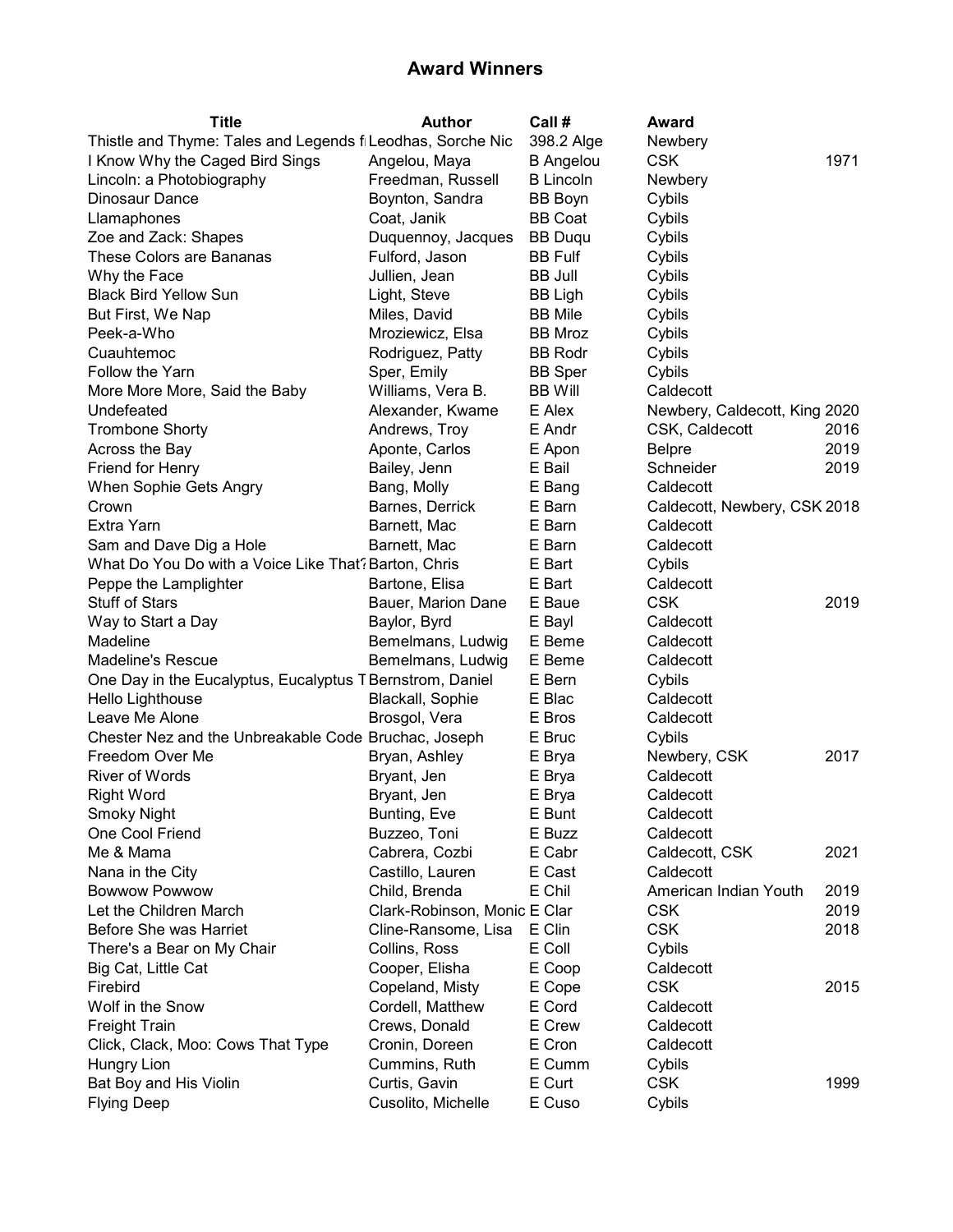| <b>Title</b>                          | <b>Author</b>                 | Call # | Award                         |      |
|---------------------------------------|-------------------------------|--------|-------------------------------|------|
| Andy and the Lion                     | Daugherty, James              | E Daug | Caldecott                     |      |
| Day War Came                          | Davies, Nicola                | E Davi | Cybils                        |      |
| Last Stop on Market Street            | De la Pena, Matt              | E Dela | Newbery, Caldecott, Cybi 2016 |      |
| <b>Planting Stories</b>               | Denise, Anika                 | E Deni | <b>Belpre</b>                 | 2019 |
| Islandborn                            | Diaz, Junot                   | E Diaz | <b>Belpre</b>                 |      |
| Rap a Tap Tap                         | Dillon, Leo and Diane E Dill  |        | <b>CSK</b>                    | 2003 |
| Spider and the Fly                    | Howitt, Mary                  | E Dite | Caldecott                     |      |
| Rabbit Listened                       | Doerrfeld, Cori               | E Doer | Cybils                        |      |
| Magnificent Homespun Brown            | Doyon, Samara                 | E Doyo | <b>CSK</b>                    | 2021 |
| Color Zoo                             | Ehlert, Lois                  | E Ehle | Caldecott                     |      |
| Place Inside of Me                    | Elliott, Zetta                | E Elli | Caldecott                     | 2021 |
| Du Iz Tak?                            | Ellis, Carson                 | E Elli | Caldecott                     |      |
| Drummer Hoff                          | Emberley, Barbara             | E Embe | Caldecott                     |      |
| Dancing Hands                         | Engle, Margarita              | E Engl | <b>Belpre</b>                 | 2019 |
| Drum Dream Girl                       | Engle, Margarita              | E Engl | <b>Belpre</b>                 |      |
| Neeny Coming, Neeny Going             | English, Karen                | E Engl | <b>CSK</b>                    | 1997 |
| Mama Africa                           | Erskine, Kathryn              | E Ersk | <b>CSK</b>                    | 2018 |
| Nine Days to Christmas                | Ets, Marie Hall and Lat E Ets |        | Caldecott                     |      |
| Play With Me                          | Ets. Marie Hall               | E Ets  | Caldecott                     |      |
| Olivia                                | Falconer, lan                 | E Falc | Caldecott                     |      |
| Night Gardener                        | Fan, Terry                    | E Fan  | Cybils                        |      |
| Prayer for a Child                    | Field, Rachel                 | E Fiel | Caldecott                     |      |
| Honeybee                              | Fleming, Candace              | E Flem | Sibert                        | 2021 |
| In the Small, Small Pond              | Fleming, Denise               | E Flem | Caldecott                     |      |
| Birdsong                              | Flett, Julie                  | E Flet | American Indian Youth         | 2019 |
| <b>Patchwork Quilt</b>                | Flournoy, Valerie             | E Flou | <b>CSK</b>                    | 1986 |
| Malala: Activist for Girls' Education | Frier, Raphaele               | E Frie | <b>Batchelder</b>             |      |
| <b>ABC Bunny</b>                      | Gag, Wanda                    | E Gag  | Newbery                       |      |
| <b>Millions of Cats</b>               | Gag, Wanda                    | E Gag  | Newbery                       |      |
| Nothing At All                        | Gag, Wanda                    | E Gag  | Caldecott                     |      |
| Man Who Walked Between the Towers     | Gerstein, Mordecai            | E Gers | Caldecott                     |      |
| Yaffa and Fatima                      | Gilani-Wiliams, Fawzia E Gila |        | <b>Sydney Taylor</b>          |      |
| Rosa                                  | Giovanni, Nikki               | E Giob | Caldecott, CSK                | 2006 |
| Vamos Let's Go to the Market          | Gonzalez, Raul                | E Gonz | <b>Belpre</b>                 | 2019 |
| Vamos! Let's Go Eat!                  | Gonzalez, Raul                | E Gonz | <b>Belpre</b>                 | 2021 |
| Africa Dream                          | Greenfield, Eloise            | E Gree | <b>CSK</b>                    | 1978 |
| Talkin' About Bessie                  | Grimes, Nikki                 | E Grim | <b>CSK</b>                    | 2003 |
| Ox-Cart Man                           | Hall, Donald                  | E Hall | Caldecott                     |      |
| People Could Fly: the Picture Book    | Hamilton, Virginia            | E Hami | <b>CSK</b>                    | 2005 |
| Kitten's First Full Moon              | Henkes, Kevin                 | E Henk | Caldecott                     |      |
| Owen                                  | Henkes, Kevin                 | E Henk | Caldecott                     |      |
| We Don't Eat Our Classmates           | Higgins, Ryan                 | E Higg | Cybils                        |      |
| Dave the Potter: Artist, Poet, Slave  | Hill, Laban                   | E Hill | Caldecott, CSK                | 2011 |
| When the Beat was Born                | Hill, Laban                   | E Hill | Steptoe                       | 2014 |
| Hush! A Thai Lullaby                  | Ho, Minfong                   | E Ho   | Caldecott                     |      |
| God Bless the Child                   | Holiday, Billie               | E Holi | <b>CSK</b>                    | 2005 |
| Paddle-To-The-Sea                     | Holling, Holling C.           | E Holl | Caldecott                     |      |
| Virgie Goes to School with Us Boys    | Howard, Elizabeth             | E Howa | <b>CSK</b>                    | 2001 |
| I, Too, Am America                    | Hughes, Langston              | E Hugh | <b>CSK</b>                    | 2013 |
| My People                             | Hughes, Langston              | E Hugh | <b>CSK</b>                    | 2010 |
| <b>Where's Baby</b>                   | Hunter, Anne                  | E Hunt | Geisel                        | 2021 |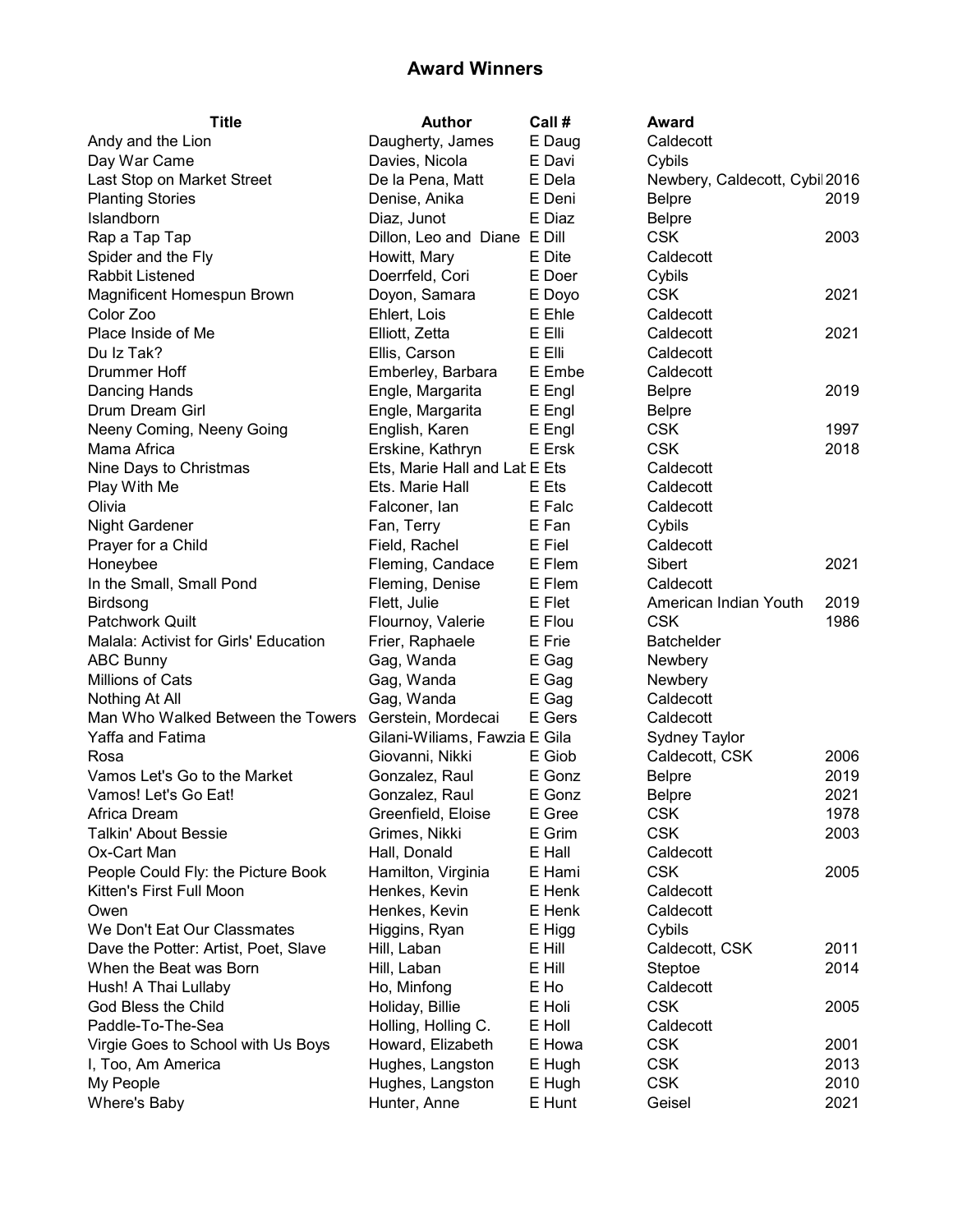| <b>Title</b>                                                         | <b>Author</b>                  | Call # | Award                                  |      |
|----------------------------------------------------------------------|--------------------------------|--------|----------------------------------------|------|
| Flora and the Flamingo                                               | Idle, Molly                    | E Idle | Caldecott                              |      |
| All-of-a-Kind Family Hanukkah                                        | Jenkins, Emily                 | E Jenk | <b>Sydney Taylor</b>                   |      |
| What Do You Do with a Tail Like This?                                | Jenkins, Steve                 | E Jenk | Caldecott                              |      |
| <b>Alphabet City</b>                                                 | Johnson, Stephen T.            | E John | Caldecott                              |      |
| What Do You Say, Dear?                                               | Joslin, Sesyle                 | E Josl | Caldecott                              |      |
| Drop by Drop                                                         | Jules, Jacqueline              | E Jule | Sydney Taylor                          |      |
| Hello, Goodbye Window                                                | Juster, Norton                 | E Just | Caldecott                              |      |
| Goggles!                                                             | Keats, Ezra Jack               | E Keat | Caldecott                              |      |
| Snowy Day                                                            | Keats, Ezra Jack               | E Keat | Caldecott                              |      |
| Dinosaurs of Waterhouse Hawkins                                      | Kerley, Barbara                | E Kerl | Caldecott                              |      |
| I Have a Dream                                                       | King/Nelson, Kadir             | E King | <b>CSK</b>                             | 2013 |
| This is Not My Hat                                                   | Klaasen, Jon                   | E Klas | Caldecott                              |      |
| Edison                                                               | Kuhlmann, Torben               | E Kuhl | <b>Batchelder</b>                      |      |
| Cat Man of Aleppo                                                    | Latham, Irene                  | E Lath | Caldecott                              | 2021 |
| Running the Road to ABC                                              | Lauture, Denize                | E Laut | <b>CSK</b>                             | 1997 |
| They Were Strong and Good                                            | Lawson, Robert                 | E Laws | Caldecott                              |      |
| Drawn Together                                                       | Le, Minh                       | E Le   | Asian Pacific                          |      |
| When Spring Comes to the DMZ                                         | Lee, Uk-Bae                    | E Lee  | <b>Batchelder</b>                      | 2019 |
| Red Book                                                             | Lehman, Barbara                | E Lehm | Caldecott                              |      |
| Paper Son                                                            | Leung, Julie                   | E Leun | Asian/Pacific American                 | 2021 |
| Henry's Freedom Box                                                  | Levine, Ellen                  | E Levi | Caldecott                              |      |
| Ida, Always                                                          | Levis, Caron                   | E Levi | Cybils                                 |      |
| I Dissent                                                            | Levy, Debbie                   | E Levy | Taylor                                 |      |
| Key from Spain                                                       | Levy, Debbie                   | E Levy | <b>Sydney Taylor</b>                   | 2019 |
| Rough Patch                                                          | Lies, Brian                    | E Lies | Caldecott, Cybils                      |      |
| Big Mooncake for Little Star                                         | Lin, Grace                     | E Lin  | Caldecott                              |      |
| We are Water Protectors                                              | Lindstrom, Carole              | E Lind | Caldecott                              | 2021 |
| Alexander and the Wind-Up Mouse                                      | Lionni, Leo                    | E Lion | Caldecott                              |      |
| Frederick                                                            | Lionni, Leo                    | E Lion | Caldecott                              |      |
| Swimmy                                                               | Lionni, Leo                    | E Lion | Caldecott                              |      |
| Sleep Like a Tiger                                                   | Logue, Mary                    | E Logu | Caldecott                              |      |
| Double Bass Blues                                                    | Loney, Andrea                  | E Lone | Caldecott                              | 2019 |
| Julian is a Mermaid                                                  | Love, Jessica                  | E Love | Stonewall, Cybils                      |      |
| When Aidan Became a Brother                                          | Lukoff, Kyle                   | E Luko | Stonewall                              | 2019 |
| Ellen's Broom                                                        | Lyons, Kelly                   | E Lyon | <b>CSK</b>                             | 2013 |
| Going Down Home with Daddy                                           | Lyons, Kelly                   | E Lyon | Caldecott                              | 2019 |
| <b>Black and White</b>                                               | Macaulay, David                | E Maca | Caldecott                              |      |
| <b>Book Rescuer</b>                                                  | Macy, Sue                      | E Macy | Sydney Taylor                          | 2019 |
| <b>When Angels Sing</b>                                              | Mahin, Michael                 | E Mahi | Belpre, Sibert                         |      |
| Fry Bread                                                            | Maillard, Kevin                | E Mail | Sibert, American Indian Y 2019         |      |
| <b>Strictly No Elephants</b>                                         | Matntchev, Lisa                | E Mant | Cybils                                 |      |
| Chef Roy Choi and the Street Food Rem Martin, Jacqueline Brig E Mart |                                |        | Sibert                                 |      |
| Snowflake Bentley                                                    | Martin, Jacqueline Brig E Mart |        | Caldecott                              |      |
| Alma and How She Got Her Name                                        | Martinez-Neal, Juana           | E Mart |                                        |      |
|                                                                      |                                | E Matt | Caldecott, Cybils<br>Caldecott, Cybils |      |
| <b>Finding Winnie</b><br>Hondo & Fabian                              | Mattick, Lindsay               |        | Caldecott                              |      |
|                                                                      | McCarty, Fabian                | E McCa |                                        |      |
| <b>Blueberries for Sal</b>                                           | McCloskey, Robert              | E McCl | Caldecott                              |      |
| Make Way for Ducklings                                               | McCloskey, Robert              | E McCl | Caldecott                              |      |
| One Morning in Maine                                                 | McCloskey, Robert              | E McCl | Caldecott                              |      |
| MeJane                                                               | McDonnell, Patrick             | E Mcdo | Caldecott                              |      |
| Goin Someplace Special                                               | McKissack, Patricia            | E McKi | <b>CSK</b>                             |      |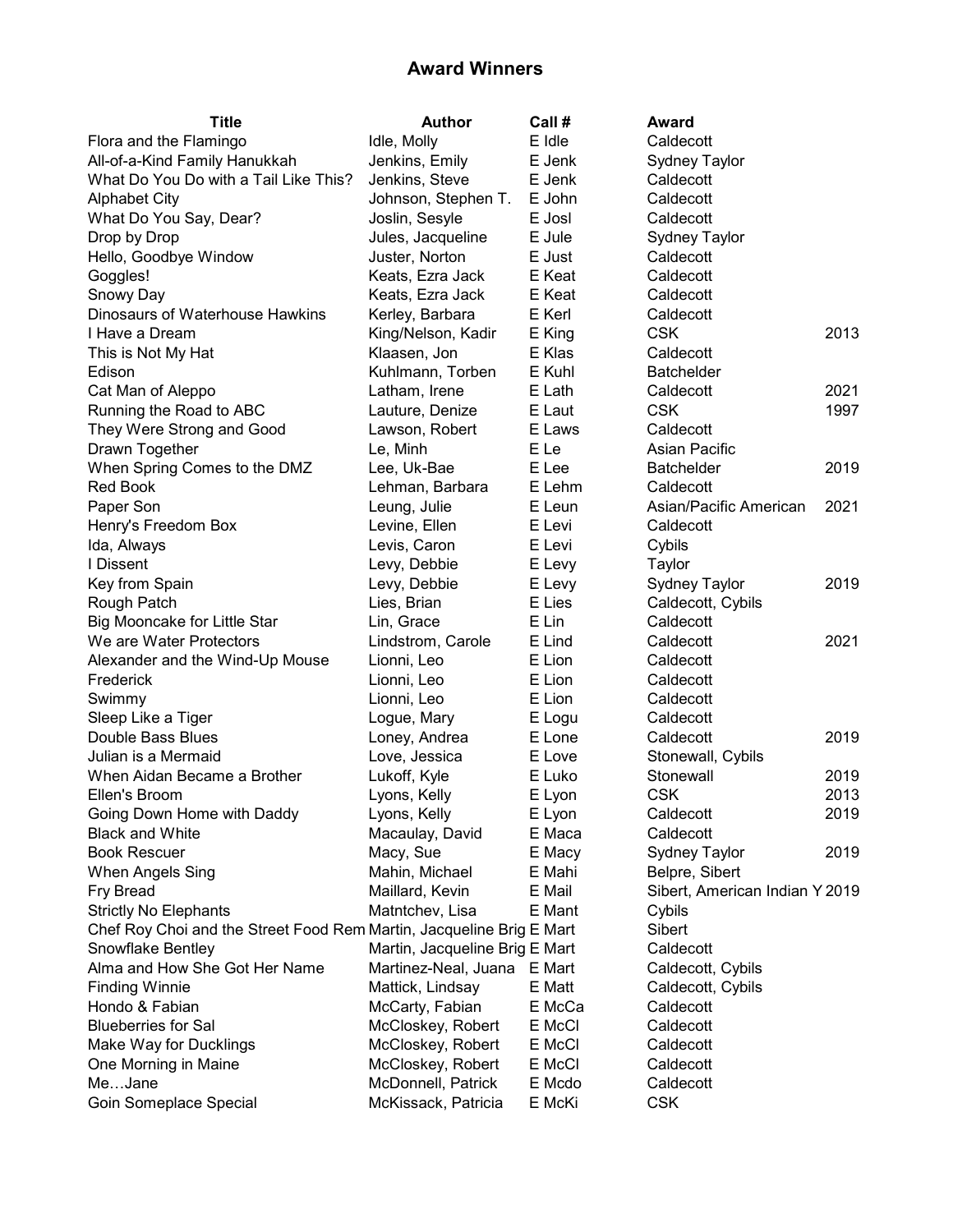| <b>Title</b>                                              | <b>Author</b>                 | Call # | Award              |      |
|-----------------------------------------------------------|-------------------------------|--------|--------------------|------|
| What is Given from the Heart                              | McKissack, Patricia           | E Mcki | <b>CSK</b>         | 2019 |
| Gone Wild                                                 | McLimans, David               | E McLi | Caldecott          |      |
| Mango, Abuela and Me                                      | Medina, Meg                   | E Medi | Cybils, Belpre     |      |
| I See a Cat                                               | Meisel, Paul                  | E Meis | Geisel             |      |
| You Can't Be Too Careful                                  | Mello, Roger                  | E Mell | <b>Batchelder</b>  |      |
| Fascinating                                               | Michelson, Richard            | E Mich | Taylor             |      |
| Annie and the Old One                                     | Miles, Miska                  | E Mile | Newbery            |      |
| Dreamers                                                  | Morales, Yuyi                 | E Mora | <b>Belpre</b>      |      |
| Just a Minute                                             | Morales, Yuyi                 | E Mora | <b>Belpre</b>      | 2016 |
| Viva Frida                                                | Morales, Yuyi                 | E Mora | Caldecott          |      |
| Thank-you, Omu                                            | More, Oge                     | E Mora | Caldecott, Steptoe | 2019 |
| Bear Came Along                                           | Morris, Richard               | E Morr | Caldecott          | 2019 |
| Zin! Zin! Zin! A Violin                                   | Moss, Lloyd                   | E Moss | Caldecott          |      |
| Zen Shorts                                                | Muth, Jon J.                  | E Muth | Caldecott          |      |
| <b>Black Cat</b>                                          | Myers, Christopher            | E Myer | <b>CSK</b>         | 2000 |
| H.O.R.S.E.                                                | Myers, Christopher            | E Myer | <b>CSK</b>         | 2013 |
| Harlem                                                    | Myers, Walter Dean            | E Myer | Caldecott, CSK     | 1998 |
| Harlem: a Poem                                            | Myers, Walter Dean            | E Myer | <b>CSK</b>         |      |
| When a Wolf is Hungry                                     | Naumann-Villemin, Chi E Naum  |        | <b>Batchelder</b>  |      |
| Almost to Freedom                                         | Nelson, Vaunda                | E Nela | <b>CSK</b>         | 2004 |
| Nelson Mandela                                            | Nelson, Kadir                 | E Nels | <b>CSK</b>         | 2014 |
| <b>Bad News for Outlaws</b>                               | Nelson, Vaunda                | E Nels | <b>CSK</b>         | 2010 |
| Book Itch                                                 | Nelson, Vaunda                | E Nels | <b>CSK</b>         | 2016 |
| <b>April's Kittens</b>                                    | Newberry, Clare Turlay E Newb |        | Caldecott          |      |
| Marshmallow                                               | Newberry, Clare Turlay E Newb |        | Caldecott          |      |
| Gittel's Journey                                          | Newman, Leslea                | E Newm | Sydney Taylor      | 2019 |
| <b>Welcoming Elijah</b>                                   | Newman, Leslea                | E Newm | Taylor             | 2021 |
| Itzhak: A Boy Who Loved the Violin                        | Newman, Tracy                 | E Newm | schneider          | 2021 |
| Maple                                                     | Nichols, Lori                 | E Nich | Cybils             |      |
| Sulwe                                                     | Nyong'o, Lupita               | E Nyon | <b>CSK</b>         | 2020 |
| <b>Remember Balloons</b>                                  | Oliveros, Jessie              | E Oliv | Schneider          |      |
| One Plastic Bag                                           | Paul, Miranda                 | E Paul | Cybils             |      |
| <b>Graphic Alphabet</b>                                   | Pelletier, David              | E Pell | Caldecott          |      |
| <b>Visiting Langston</b>                                  | Perdomo, Willie               | E Perd | <b>CSK</b>         | 2003 |
| <b>Different Pond</b>                                     | Phi, Bao                      | E Phi  | Caldecott          |      |
| Noah's Ark                                                | Pinkney, Jerry                | E Pink | Caldecott          |      |
| Book Hog                                                  | Pizzoli, Greg                 | E Pizz | Geisel             | 2019 |
| Song of the Swallows                                      | Politi, Leo                   | E Poli | Caldecott          |      |
| Hey, Water!                                               | Portis, Antoinette            | E Port | Sibert             | 2019 |
| Josephine: the Dazzling Life of Josephin Powell, Patricia |                               | E Powe | <b>CSK</b>         | 2015 |
| Hot Air                                                   | Priceman, Marjorie            | E Pric | Caldecott          |      |
| My Papi Has a Motorcycle                                  | Quintero, Isabel              | E Quin | <b>Belpre</b>      | 2019 |
| <b>Bell Rang</b>                                          | Ransome, James                | E Rans | <b>CSK</b>         | 2020 |
| Martin's Big Words                                        | Rappaport, Doreen             | E Rapp | Caldecott, CSK     | 2002 |
| <b>Ball for Daisy</b>                                     | Raschka, Chris                | E Rasc | Caldecott          |      |
| Yo! Yes?                                                  | Raschka, Chris                | E Rasc | Caldecott          |      |
| Officer Buckle and Gloria                                 | Rathmann, Peggy               | E Rath | Caldecott          |      |
| True Tale of a Giantess                                   | Renaud, Anne                  | E Rena | Cybils             |      |
| <b>Creepy Carrots</b>                                     | Reynolds, Aaron               | E Reyn | Caldecott          |      |
| Tar Beach                                                 | Ringgold, Faith               | E Ring | Caldecott, CSK     | 1992 |
| Tar Beach                                                 |                               |        | <b>CSK</b>         |      |
|                                                           | Ringgold, Faith               | E Ring |                    |      |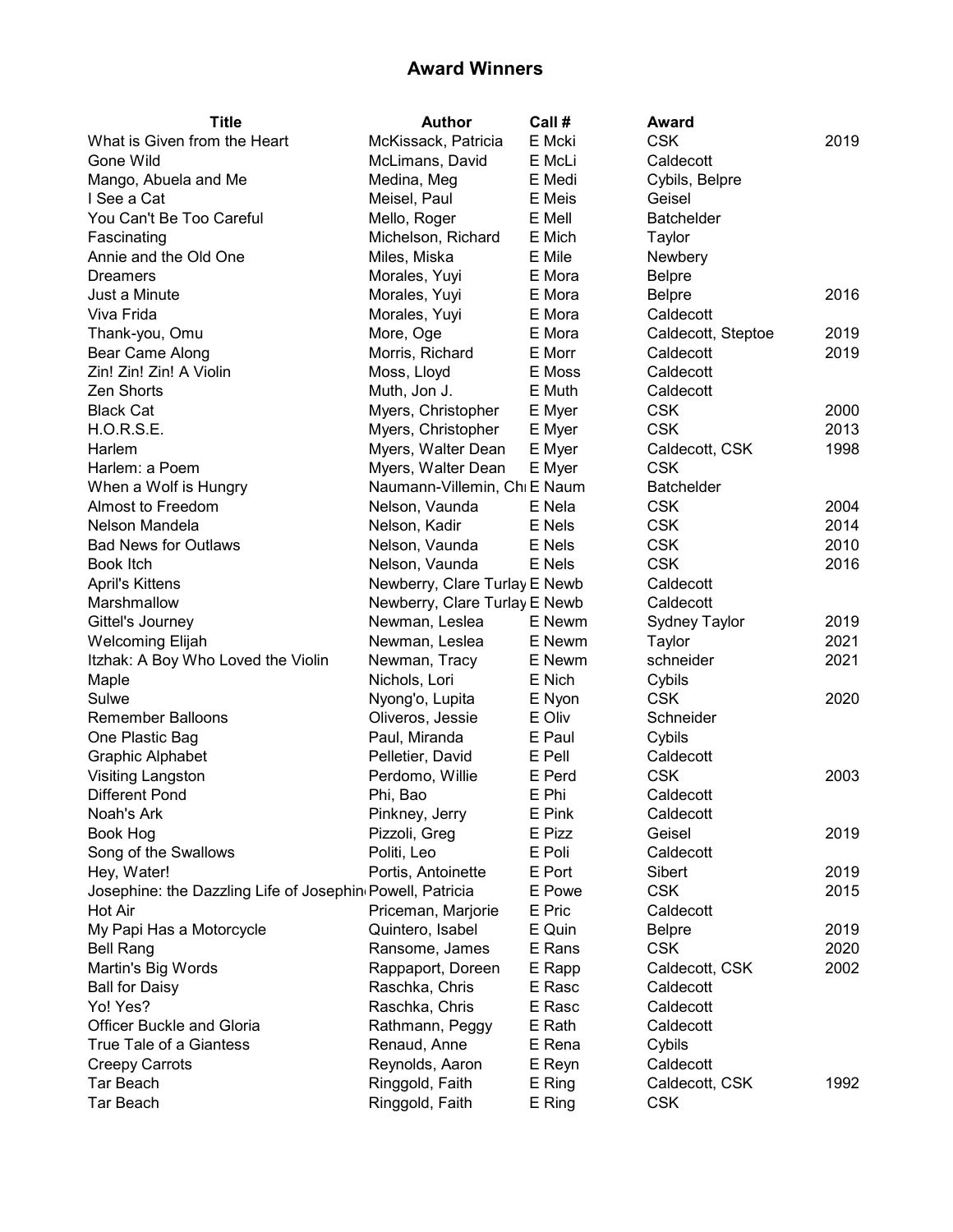| <b>Title</b>                                       | <b>Author</b>                | Call #  | Award                         |      |
|----------------------------------------------------|------------------------------|---------|-------------------------------|------|
| Cry Heart but Never Break                          | Ringtved, Glen               | E Ring  | <b>Batchelder</b>             |      |
| Queen of Physics                                   | Robeson, Teresa              | E Robe  | Asian/Pacific American        | 2019 |
| <b>Blackout</b>                                    | Rocco, John                  | E Rocc  | Caldecott                     |      |
| <b>Blizzard</b>                                    | Rocco, John                  | E Rocc  | Cybils                        |      |
| <b>Only Passing Through</b>                        | Rockwell, Anne               | E Rock  | <b>CSK</b>                    | 2001 |
| My Friend Rabbit                                   | Rohmann, Eric                | E Rohm  | Caldecott                     |      |
| Noisy Paint Box                                    | Rosenstock, Barb             | E Rose  | Caldecott                     |      |
| Little Melba and Her Big Trombone                  | Russell-Brown, Kather E Russ |         | <b>CSK</b>                    | 2015 |
| <b>Relatives Came</b>                              | Rylant, Cynthia              | E Ryla  | Caldecott                     |      |
| When I Was Young in the Mountains                  | Rylant, Cynthia              | E Ryla  | Caldecott                     |      |
| <b>Bilal Cooks Daal</b>                            | Saeed, Aisha                 | E Saee  | Asian/Pacific American        | 2019 |
| Adventures of Beekle the Unimaginary F Santat, Dan |                              | E Sant  | Caldecott                     |      |
| Grandfather's Journey                              | Say, Allen                   | E Say   | Caldecott                     |      |
| Silent Days, Silent Dreams                         | Say, Allen                   | E Say   | Schneider                     |      |
| All the World                                      | Scanlon, Liz Garton          | E Scan  | Caldecott                     |      |
| Rain Makes Applesauce                              | Scheer Julian                | E Sche  | Caldecott                     |      |
| Minty                                              | Schroeder                    | E Schr  | <b>CSK</b>                    | 1997 |
| I Talk Like a River                                | Scott, Jordan                | E Scot  | Schneider                     | 2021 |
| Green                                              | Seeger                       | E Seeg  | Caldecott                     | 2012 |
| First the Egg                                      | Seeger. Laura Vaccaro E Seeg |         | Caldecott                     |      |
| In the Night Kitchen                               | Sendak, Maurice              | E Send  | Caldecott                     |      |
| <b>Outside Over There</b>                          | Sendak, Maurice              | E Send  | Caldecott                     |      |
| Where the Wild Things Are                          | Sendak, Maurice              | E Send  | Caldecott                     |      |
| Bartholomew and the Oobleck                        | Seuss, Dr.                   | E Seus  | Caldecott                     |      |
| <b>McElligot's Pool</b>                            | Seuss, Dr.                   | E Seus  | Caldecott                     |      |
| If I Ran the Zoo                                   | Seuss, Dr.                   | E Seuss | Caldecott                     |      |
| Ellington Was Not a Street                         | Shange, Ntozake              | E Shan  | <b>CSK</b>                    | 2005 |
| No, David                                          | Shannon, David               | E Shan  | Caldecott                     |      |
| <b>Hidden Figures</b>                              | Shetterly, Margot            | E Shet  | <b>CSK</b>                    | 2019 |
| Snow                                               | Shulevitz, Uri               | E Shul  | Caldecott                     |      |
| <b>Stray Dog</b>                                   | Simont, Marc                 | E Simo  | Caldecott                     |      |
| <b>Starry Messenger</b>                            | Sis, Peter                   | E Sis   | Caldecott                     |      |
| Wall                                               | Sis, Peter                   | E Sis   | Caldecott                     |      |
| Exquisite                                          | Slade, Suzanne               | E Slad  | CSK, Sibert                   | 2021 |
| Grandpa Green                                      | Smith, Lane                  | E Smit  | Caldecott                     |      |
| At the Mountain's Base                             | Sorell, Traci                | E Sore  | American Indian Youth         | 2019 |
| We are Grateful                                    | Sorell, Traci                | E Sore  | American Indian Youth, S 2019 |      |
| Just Ask                                           | Sotomayor, Sonia             | E Soto  | Schneider                     | 2019 |
| Fox Went Out on a Chlly Night                      | Spier, Peter                 | E Spie  | Caldecott                     |      |
| Sick Day for Amos McGee                            | Stead, Philip                | E Stea  | Caldecott                     |      |
| Interrupting Chicken                               | Stein, David Ezra            | E Stei  | Caldecott                     |      |
| <b>Radiant Child</b>                               | Steptoe, Javaka              | E Step  | Caldecott, CSK                | 2017 |
| Gardener                                           | Stewart, Sarah               | E Stew  | Caldecott                     |      |
| House in the Night                                 | Swanson, Susan Marie E Swan  |         | Caldecott                     |      |
| Joseph Had a Little Overcoat                       | Taback, Simms                | E Taba  | Caldecott                     |      |
| Have You Seen My Duckling?                         | Tafuri, Nancy                | E Tafu  | Caldecott                     |      |
| Bear in My Family                                  | Tatsukawa, Maya              | E Tats  | Geisel                        | 2021 |
| Hoot Owl, Master of Disguise                       | Taylor, Sean                 | E Tayl  | Cybils                        |      |
| I Have Heard of a Land                             | Thomas, Joyce                | E Thom  | <b>CSK</b>                    | 1999 |
| <b>Emmanuel's Dream</b>                            | Thompson, Laurie             | E Thom  | Schneider                     |      |
| Many Moons                                         | Thurber, James               | E Thur  | Caldecott                     |      |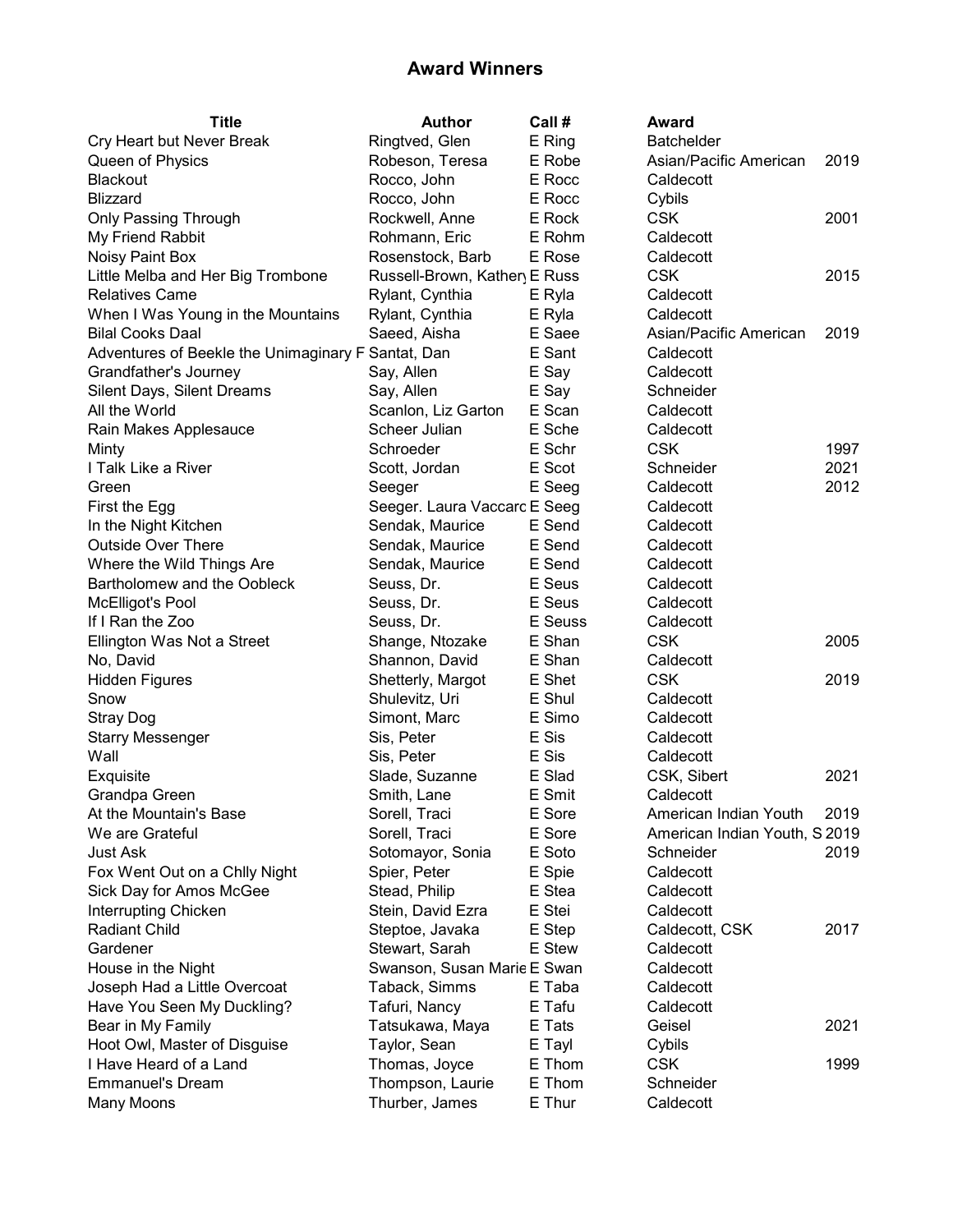| <b>Title</b>                                                | <b>Author</b>                  | Call #         | Award                  |      |
|-------------------------------------------------------------|--------------------------------|----------------|------------------------|------|
| <b>Funny Bones</b>                                          | Tonatiuh, Duncan               | E Tona         | Sibert, Belpre         |      |
| Pancho Rabbit and the Coyote                                | Tonatiuh, Duncan               | E Tona         | <b>Belpre</b>          |      |
| Separate is Never Equal                                     | Tonatiuh, Duncan               | E Tona         | Sibert, Belpre         |      |
| Soldier for Equality                                        | Tonatiuh, Duncan               | E Tona         | <b>Belpre</b>          | 2019 |
| 1 is One                                                    | Tudor, Tasha                   | E Tudo         | Caldecott              |      |
| Oops Pounce Quick Run                                       | Twohy, Mike                    | E Twoh         | Geisel                 |      |
| Tree is Nice                                                | Udry, Janice                   | E Udry         | Caldecott              |      |
| Outside In                                                  | Underwood, Deborah             | E Unde         | Caldecott              | 2021 |
| Joan Procter, Dragon Doctor                                 | Valdez, Patricia               | E Vald         | Cybils                 |      |
| Jumanji                                                     | Van Allsburg, Chris            | E VanA         | Caldecott              |      |
| Polar Express                                               | Van Allsburg, Chris            | E Vana         | Caldecott              |      |
| <b>Becoming Billie Holiday</b>                              | Weatherford, Carole            | E Weat         | <b>CSK</b>             | 2009 |
| Before John Was a Jazz Giant                                | Weatherford, Carole            | E Weat         | <b>CSK</b>             | 2009 |
| Box: Henry Brown Mails Himself to Freed Weatherford, Carole |                                | E Weat         | newbery                | 2021 |
| Freedom in Congo Square                                     | Weatherford, Carole            | E Weat         | CSK, Caldecott         | 2017 |
| Moses                                                       | Weatherford, Carole            | E Weat         | CSK, Caldecott         | 2007 |
| R-E-S-P-E-C-T                                               | Weatherford, Carole            | E Weat         | <b>CSK</b>             | 2021 |
| Voice of Freedom                                            | Weatherford, Carole            | E Weat         | Caldecott, Steptoe     | 2016 |
| They All Saw a Cat                                          | Wenzel, Brendan                | E Wenz         | Caldecott, Cybils      |      |
| Flotsam                                                     | Wiesner, David                 | E Wies         | Caldecott              |      |
| <b>Free Fall</b>                                            | Wiesner, David                 | E Wies         | Caldecott              |      |
| Mr. Wuffles                                                 | Wiesner, David                 | E Wies         | Caldecott              |      |
| Sector 7                                                    | Wiesner, David                 | E Wies         | Caldecott              |      |
| Tuesday                                                     | Wiesner, David                 | E Wies         | Caldecott              |      |
| Don't Let the Pigeon Drive the Bus                          | Willems, Mo                    | E Will         | Caldecott              |      |
| Knuffle Bunny Too: A Case of Mistaken I Willems, Mo         |                                | E Will         | Caldecott              |      |
| Knuffle Bunny: A Cautionary Tale                            | Willems, Mo                    | E Will         | Caldecott              |      |
| <b>Brothers in Hope</b>                                     | Williams, Mary                 | E Will         | <b>CSK</b>             | 2006 |
| <b>Working Cotton</b>                                       | Williams, Shirley Anne E Will  |                | Caldecott, CSK         | 1993 |
| Chair for My Mother                                         | Williams, Vera B.              | E Will         | Caldecott              |      |
| King Bidgood's in the Bathtub                               | Wood, Audrey                   | E Wood         | Caldecott              |      |
| Esquivel                                                    | Wood, Susan                    | E Wood         | <b>Belpre</b>          |      |
| Day You Begin                                               | Woodson, jacqueline            | E Wood         | Cybils                 |      |
| <b>Other Side</b>                                           | Woodson, Jacqueline            | E Wood         | <b>CSK</b>             | 1999 |
| Show Way                                                    | Woodson, Jacqueline E Wood     |                | Newbery                |      |
| Stop! Bot!                                                  | Yang, James                    | E Yang         | Geisel                 | 2019 |
| Crow Boy                                                    | Yashima, Taro                  | E Yash         | Caldecott              |      |
| Miriam at the River                                         | Yolen, Jane                    | E Yole         | Taylor                 | 2021 |
| Owl Moon                                                    | Yolen, Jane                    | E Yole         | Caldecott              |      |
| Dancing at the Pity Party                                   | Feder, Tyler                   | <b>GN Fede</b> | Taylor                 | 2021 |
| March, Book 1                                               | Lewis, John                    | GN Marc 1      | <b>CSK</b>             | 2014 |
| March, Book 3                                               | Lewis, John                    | GN Marc 3      | <b>CSK</b>             | 2017 |
| They Called Us Enemy                                        | Takei, George                  | <b>GN Take</b> | Asian/Pacific American | 2019 |
| It's Alive                                                  | Paquette, Ammi-Joan            | J 031.02       | Cybils                 |      |
| Two Truths and a Lie: Histories and Mys Paquette, Ammi-Joan |                                | J 031.02       | Cybils                 |      |
| Golden Fleece and the Heroes Who Live Colum, Padraic        |                                | J 292 Colu     | Newbery                |      |
| To Be a Slave                                               | Lester, Julius                 | J 326.973 Lest | Newbery                |      |
| Origin of Life on Earth                                     | Anderson, David                | J 398.2        | <b>CSK</b>             | 1993 |
| <b>Ugly Duckling</b>                                        | Anderson, Hans Christi J 398.2 |                | Caldecott              |      |
| La Princesa and the Pea                                     | Elya, Susan                    | J 398.2        | <b>Belpre</b>          |      |
| <b>Talking Eggs</b>                                         | San Souci, Robert              | J 398.2        | <b>CSK</b>             |      |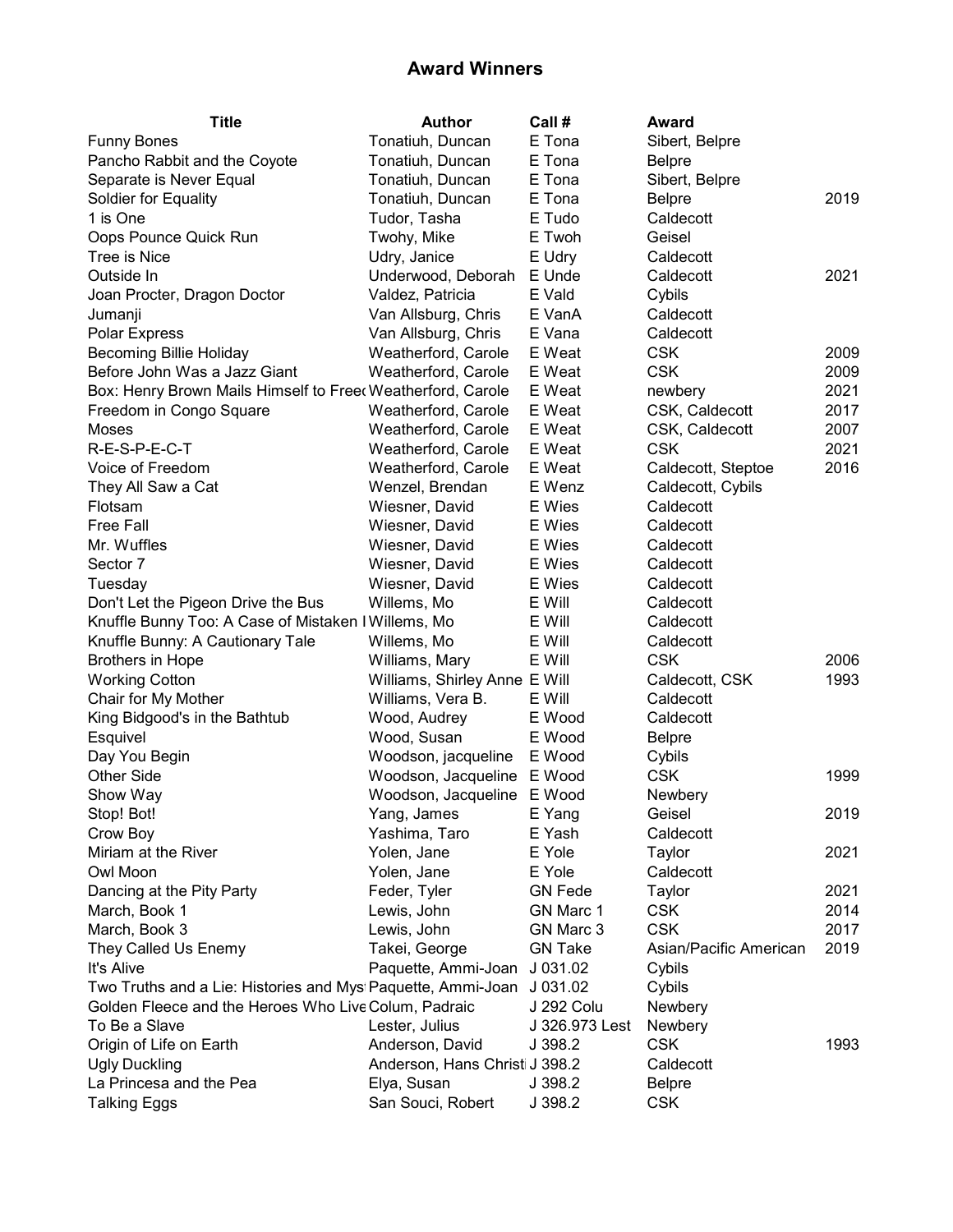| Title                                                     | <b>Author</b>                  | Call #     | Award              |      |
|-----------------------------------------------------------|--------------------------------|------------|--------------------|------|
| Sylvester and the Magic Pebble                            | Steig, William                 | J 398.2    | Caldecott          |      |
| Mufaro's Beautiful Daughters                              | Steptoe, John                  | J 398.2    | <b>CSK</b>         |      |
| There Was an Old Lady Who Swallowed Taback, Simms         |                                | J 398.2    | Caldecott          |      |
| <b>Three Pigs</b>                                         | Wiesner, David                 | J 398.2    | Caldecott          |      |
| <b>Steadfast Tin Soldier</b>                              | Andersen, Hans Christi J 398.2 |            | Caldecott          |      |
| Stone Soup                                                | Brown, Marcia                  | J 398.2    | Caldecott          |      |
| Snow White and the Seven Dwarfs                           | Gag, Wanda                     | J 398.2    | Caldecott          |      |
| <b>Hansel and Gretel</b>                                  | Lesser, Rita                   | J 398.2    | Caldecott          |      |
| Goldilocks and the Three Bears                            | Marshall, James                | J 398.2    | Caldecott          |      |
| Cinderella, or Little Glass Slipper                       | Perrault, Charles              | J 398.2    | Caldecott          |      |
| Puss in Boots                                             | Perrault, Charles              | J 398.2    | Caldecott          |      |
| <b>Faithful Friend</b>                                    | San Souci, Robert              | J 398.2    | <b>CSK</b>         |      |
| Stinky Cheese Man                                         | Sciescka, Jon                  | J 398.2    | Caldecott          |      |
| Amazing Bone                                              | Steig, William                 | J 398.2    | Caldecott          |      |
| Lon Po Po                                                 | Young, Ed                      | J 398.2    | Caldecott          |      |
| Rapunzel                                                  | Zelinsky, Paul O.              | J 398.2    | Caldecott          |      |
| Rumplestilskin                                            | Zelinsky, Paul O.              | J 398.2    | Caldecott          |      |
| Hershel and the Hanukkah Goblins                          | Kimmel, Eric                   | J 398.208  | Caldecott          |      |
| Where the Buffaloes Begin                                 | Baker, Olaf                    | J 398.2089 | Caldecott          |      |
| Girl Who Loved Wild Horses                                | Goble, Paul                    | J 398.2089 | Caldecott          |      |
| Arrow to the Sun                                          | McDermott, Gerald              | J 398.2089 | Caldecott          |      |
| Story of the Jumping Mouse                                | Steptoe, John                  | J 398.2089 | Caldecott          |      |
| Dick Whittington and his Cat                              | Brown, Marcia                  | J 398.2094 | Caldecott          |      |
| Strega Nona                                               | de Paola, Tomie                | J 398.2094 | Caldecott          |      |
| Saint George and the Dragon                               | Hodges, Margaret               | J 398.2094 | Caldecott          |      |
| Fool of the World and His Flying Ship                     | Ransome, Arthur                | J 398.2094 | Caldecott          |      |
| Baboushka and the Three Kings                             | Robbins, Ruth                  | J 398.2094 | Caldecott          |      |
| Duffy and the Devil                                       | Zemach, Harve                  | J 398.2094 | Caldecott          |      |
| Funny Little Woman                                        | Mosel, Arlene                  | J 398.2095 | Caldecott          |      |
| Boy of the Three Year Nap                                 | Snyder, Dianne                 | J 398.2095 | Caldecott          |      |
| <b>Emperor and the Kite</b>                               | Yolen, Jane                    | J 398.2095 | Caldecott          |      |
| Why Mosquitoes Buzz in People's Ears Aardema, Verna       |                                | J 398.2096 | Caldecott          |      |
| Beat the Story Drum, Pum-Pum                              | Bryan, Ashley                  | J 398.2096 | <b>CSK</b>         | 1981 |
| <b>Beautiful Blackbird</b>                                | Bryan, Ashley                  | J 398.2096 | <b>CSK</b>         | 2004 |
| Cow-Tail Switch and Other West African Courlander, Harold |                                | J 398.2096 | Newbery            |      |
| Story A Story                                             | Haley, Gail E.                 | J 398.2096 | Caldecott          |      |
| Anansi the Spider                                         | McDermott, Gerald              | J 398.2096 | Caldecott          |      |
| Never Forgotten                                           | McKissack, Patricia            | J 398.2096 | <b>CSK</b>         | 2012 |
| Mufaro's Beautiful Daughters                              | Steptoe, John                  | J 398.2096 | Caldecott, Steptoe | 1988 |
| People Could Fly                                          | Hamilton, Virginia             | J 398.2097 | <b>CSK</b>         | 1986 |
| <b>Tales of Uncle Remus</b>                               | Lester, Julius                 | J 398.2097 | <b>CSK</b>         | 1988 |
| Raven                                                     | McDermott, Gerald              | J 398.2097 | Caldecott          |      |
| <b>Faithful Friend</b>                                    | San Souci, Robert              | J 398.2097 | Caldecott, CSK     | 1996 |
| <b>Talking Eggs</b>                                       | San Souci, Robert              | J 398.2097 | Caldecott, CSK     | 1990 |
| Princess and the Warrior                                  | Tonatiuh, Duncan               | J 398.2097 | <b>Belpre</b>      |      |
| Pecos Bill: The Greatest Cowboy of All T Bowman, James    |                                | J 398.22   | Newbery            |      |
| Swamp Angel                                               | Isaacs, Anne                   | J 398.22   | Caldecott          |      |
| John Henry                                                | Lester, Julius                 | J 398.22   | Caldecott          |      |
| <b>Thunder Rose</b>                                       | Nolen, Jerdine                 | J 398.22   | <b>CSK</b>         | 2004 |
| Once a Mouse                                              | Brown, Marcia                  | J 398.2452 | Caldecott          |      |
| Chanticleer and the Fox                                   | Chaucer, Geoffrey              | J 398.2452 | Caldecott          |      |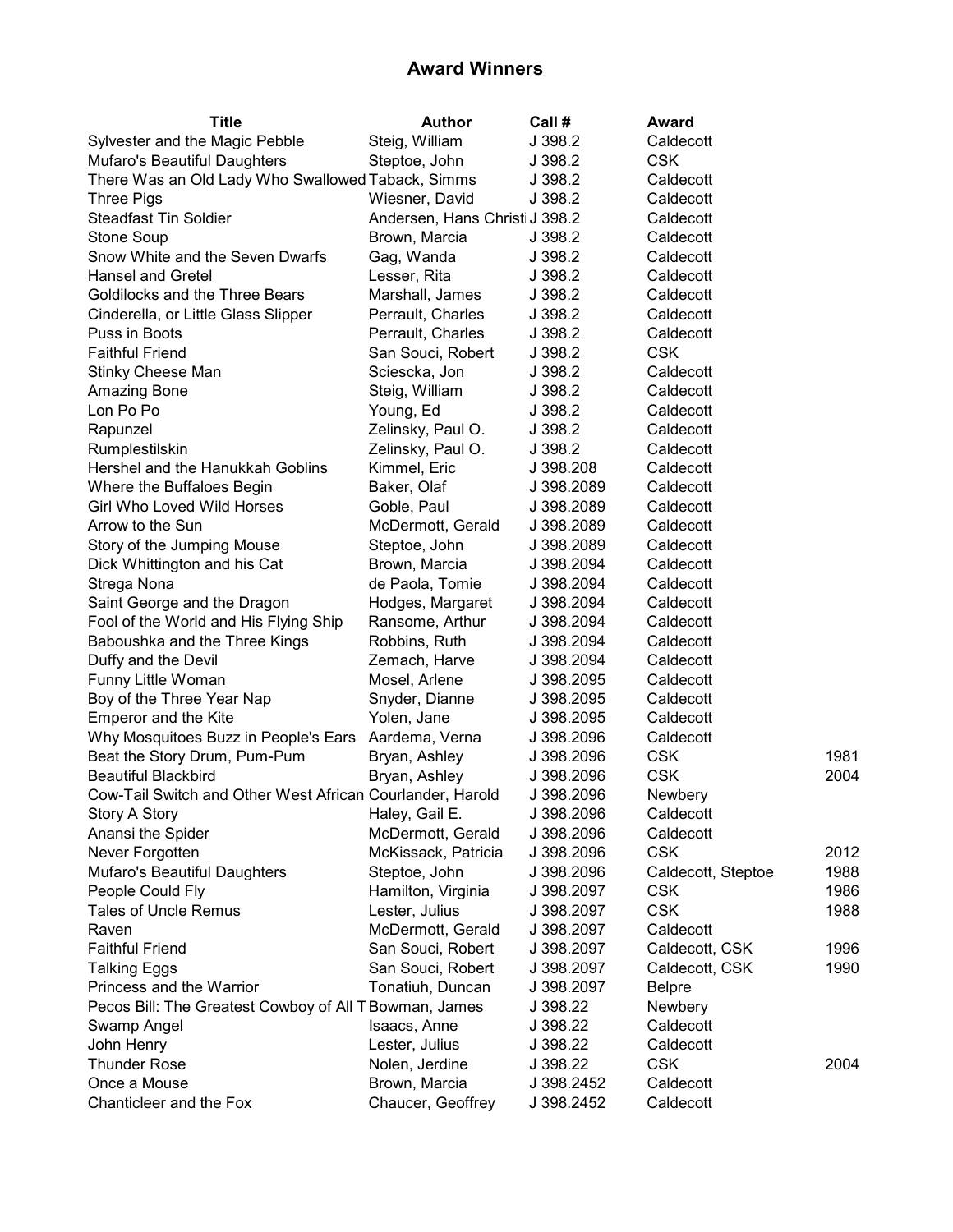| <b>Title</b>                                                 | <b>Author</b>                          | Call #                   | Award                     |      |
|--------------------------------------------------------------|----------------------------------------|--------------------------|---------------------------|------|
| Lion & the Mouse                                             | Pinkney, Jerry                         | J 398.2452               | Caldecott                 |      |
| Tops & Bottoms                                               | Stevens, Janet                         | J 398.2452               | Caldecott                 |      |
| Seven Blind Mice                                             | Young, Ed                              | J 398.2452               | Caldecott                 |      |
| <b>Grand Canyon</b>                                          | Chin, Jason                            | J 557.9                  | Caldecott, Sibert         |      |
| <b>Death Eaters</b>                                          | Halls, Kelly                           | J 591.7                  | Cybils                    |      |
| <b>Giant Squid</b>                                           | Fleming, Candace                       | J 594.58                 | Cybils, Sibert            |      |
| <b>Girl Who Drew Butterflies</b>                             | Sidman, Joyce                          | J 595.709                | Sibert                    |      |
| <b>Ultimate Book of Sharks</b>                               | Skerry, Brian                          | J 597.3                  | Cybils                    |      |
| Frog's Life                                                  | Kelly, Irene                           | J 597.89                 | Cybils                    |      |
| Hyena Scientist                                              | Montgomery, Sy                         | J 599.74                 | Cybils                    |      |
| Sea Otter Heroes                                             | Newman, Patricia                       | J 599.769                | Sibert                    |      |
| All Thirteen                                                 | Soontornvat. Christina J 613.69        |                          | newbery, Sibert           | 2021 |
| Hatching Chicks in Room 6                                    | Arnold, Caroline                       | J 636.5                  | Cybils                    |      |
| Dog Days of History                                          | Albee, Sarah                           | J 636.7                  | Cybils                    |      |
| When Clay Sings                                              | Baylor, Byrd                           | J 738                    | Caldecott                 |      |
| <b>Black Diamond</b>                                         | McKissack, Patricia                    | J 796.357                | <b>CSK</b>                | 1995 |
| We Are the Ship                                              | Nelson, Kadir                          | J 796.357                | <b>CSK</b>                | 2009 |
| Dark-Thirty: Southern Tales of the Super McKissack, Patricia |                                        | J808.8                   | <b>CSK</b>                |      |
| Dark-Thirty: Southern Tales of the Super McKissack, Patricia |                                        | J808.8                   | Newbery, CSK              | 1993 |
| Casey at the Bat                                             | Thayer, Ernest                         | J 811.52                 | Caldecott                 |      |
| Ashley Bryan's ABC of African American Bryan, Ashley         |                                        | J 811.54                 | <b>CSK</b>                | 1998 |
| <b>Great Migration</b>                                       | Greenfield, Eloise                     | J 811.54                 | <b>CSK</b>                | 2012 |
| Fortune's Bones                                              | Nelson, Marilyn                        | J 811.54                 | <b>CSK</b>                | 2005 |
| Song of the Water Boatman                                    | Sidman, Joyce                          | J 811.54                 | Caldecott                 |      |
| Can I Touch Your Hair?                                       | Latham, Irene                          | J 811.6                  | Cybils                    |      |
| Dark Emperor and Other Poems of the N Sidman, Joyce          |                                        | J811.6                   | Newbery                   |      |
| Red Sings from Treetops                                      | Sidman, Joyce                          | J811.6                   | Caldecott                 |      |
| Will's Words                                                 | Sutcliffe, Jane                        | J822.3                   | Cybils                    |      |
| Hitler Youth: Growingt Up in Hitler's Shac Bartoletti, Susan |                                        | J 940.53                 | Newbery                   |      |
| Uprooted                                                     | Marrin, Albert                         | J 940.53                 | Sibert                    |      |
| On the Horizon                                               | Lowry, Lois                            | J 940.54                 | Lee Bennet Hopkins Poetry |      |
| Sachiko                                                      | Stelson, Carin                         | J 940.5425               | Cybils, Sibert            |      |
| We Will Not be Silent                                        | Freedman, Russell                      | J 943.08                 | Sibert                    |      |
| So You Want to Be President                                  | St. George, Judith                     | J 973.09                 | Caldecott                 |      |
| Christmas in the Big House, Christmas ir McKissack, Patricia |                                        | J 975.03                 | <b>CSK</b>                | 1995 |
| Invincible Louisa: The Story of the Autho Meigs, Cornelia    |                                        | J B Alcott               | Newbery                   |      |
| Frenemies in the Family                                      | Krull, Kathleen                        | J B Collection           | Cybils                    |      |
| Maya Lin: Thinking With her Hands                            | Rubin, Susan                           | J B Lin                  | Cybils                    |      |
| Abraham Lincoln, Friend of the People                        | Judson, Clara                          | J B Lincoln              | Newbery                   |      |
| Maritcha                                                     | Bolden, Tonya                          | J B Lyons                | <b>CSK</b>                | 2006 |
| Malcolm X: A Fire Burning Brightly                           | Myers, Walter Dean                     | J B Malcolm X            | <b>CSK</b>                |      |
| <b>Black Cauldron</b>                                        | Alexander, Lloyd                       | J Fantasy Alex 2 Newbery |                           |      |
| High King                                                    | Alexander, Lloyd                       | J Fantasy Alex 5 Newbery |                           |      |
| Dungeoneers                                                  | Anderson, John                         | J Fantasy Ande Cybils    |                           |      |
| Whittington                                                  | Armstrong, Alan                        | J Fantasy Arms Newbery   |                           |      |
| Sweep                                                        | Auxier, Jonathan                       | J Fantasy Auxi           | Sydney Taylor, Cybils     |      |
| Crispin: the Cross of Lead                                   | Avi                                    | J Fantasy Avi 1          | Newbery                   |      |
| <b>Miss Hickory</b>                                          | Bailey, Carolyn Sherwir J Fantasy Bail |                          | Newbery                   |      |
| Girl who Drank the Moon                                      | Barnhill, Kelly                        | J Fantasy Barn           | Newbery                   |      |
| String in the Harp                                           | Bond, Nancy                            | J Fantasy Bond           | Newbery                   |      |
| Wish Giver: Three Tales of Coven Tree Brittain, Bill         |                                        | J Fantasy Brit           | Newbery                   |      |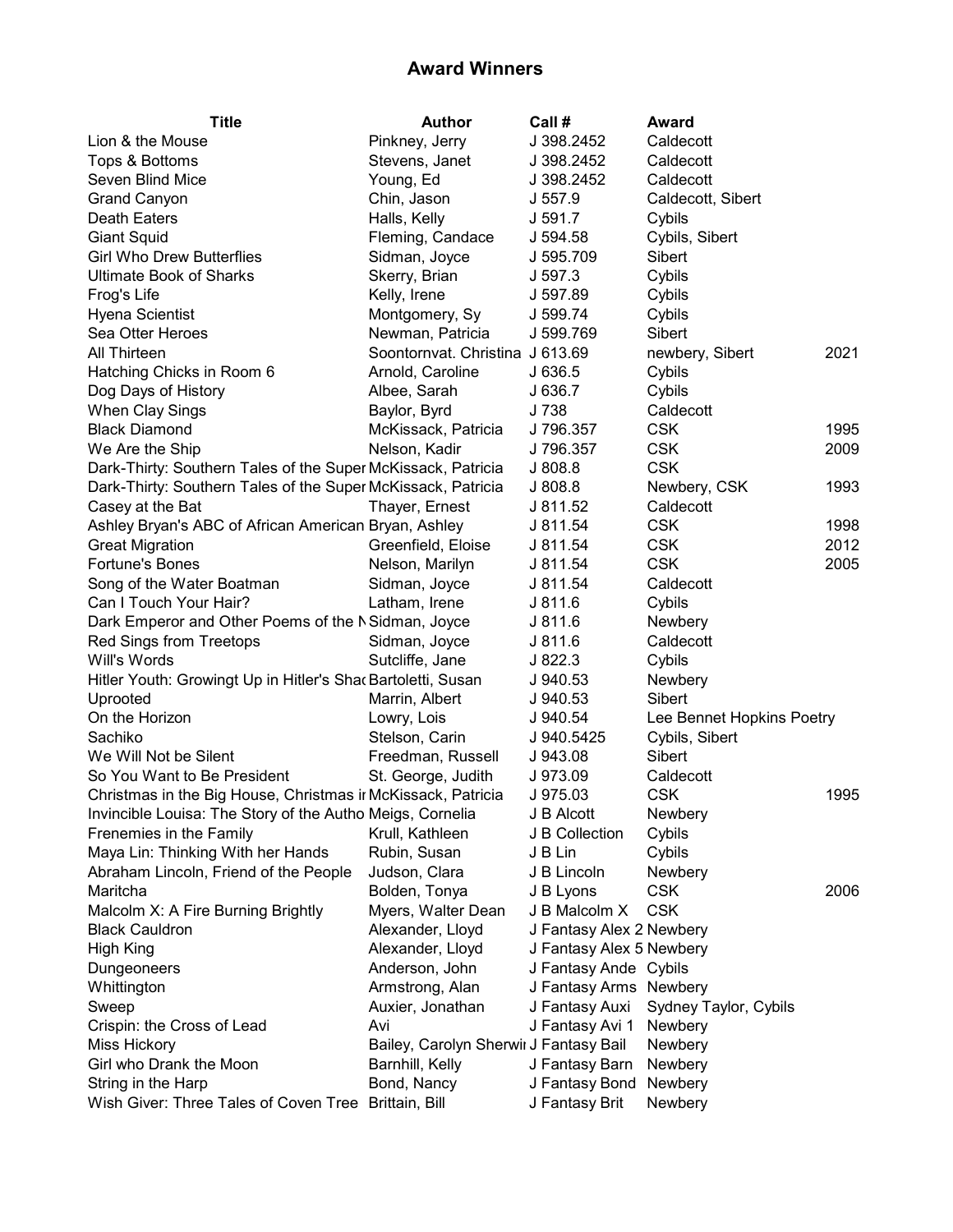| <b>Title</b>                                             | <b>Author</b>                                 | Call #                       | Award                                 |      |
|----------------------------------------------------------|-----------------------------------------------|------------------------------|---------------------------------------|------|
| Dragon with the Chocolate Heart                          | Burgis, Stephanie                             | J Fantasy Burg Cybils        |                                       |      |
| Shen of the Sea                                          | Chrisman, Arthur                              | J Fantasy Chri Newbery       |                                       |      |
| Caterflies and Ice                                       | Citro, Asia                                   | J Fantasy Citr 4 Cybils      |                                       |      |
| Dark is Rising                                           | Cooper, Susan                                 | J Fantasy Coop : Newbery     |                                       |      |
| Grey King                                                | Cooper, Susan                                 | J Fantasy Coop . Newbery     |                                       |      |
| Tale of Despereaux                                       | DiCamillo, Kate                               | J Fantasy Dica Newbery       |                                       |      |
| Stone Girl's Story                                       | Durst, Sarah                                  | J Fantasy Durs Cybils        |                                       |      |
| <b>Girl Named Disaster</b>                               | Farmer, Nancy                                 | J Fantasy Farm Newbery       |                                       |      |
| Voyage to Magical North                                  | Fayers, Claire                                | J Fantasy Faye 1 Cybils      |                                       |      |
| Graven Images                                            | Fleischman, Paul                              | J Fantasy Flei               | Newbery                               |      |
| My Father's Dragon                                       | Gannett, Ruth                                 | J Fantasy Gann Newbery       |                                       |      |
| Inquisitor's Tale                                        | Gidwitz, Adam                                 |                              | J Fantasy Gidw Newbery, Taylor        |      |
| Thisby Thestoop and the Black Mountair Gorman, Zac       |                                               | J Fantasy Gorm Cybils        |                                       |      |
| <b>Big Bad Detective Agency</b>                          | Hale, Bruce                                   | J Fantasy Hale Cybils        |                                       |      |
| Princess Academy                                         | Hale, Shannon                                 | J Fantasy Hale 1 Newbery     |                                       |      |
| Megabat                                                  | Humphrey, Anna                                | J Fantasy Hump Cybils        |                                       |      |
| When You Trap a Tiger                                    | Keller, Tae                                   |                              | J Fantasy Kell newbery, Asian/pacific | 2021 |
| Polly Diamond and the Magic Book                         | Kuipers, Alice                                | J Fantasy Kuip 1 Cybils      |                                       |      |
| Rabbit Hill                                              | Lawson, Robert                                | J Fantasy Laws Newbery       |                                       |      |
| Ella Enchanted                                           | Levine, Gail Carson                           | J Fantasy Levi               | Newbery                               |      |
| Where the Mountain Meets the Moon                        | Lin, Grace                                    | J Fantasy Lin                | <b>Newbery</b>                        |      |
| Voyages of Doctor Dolittle                               | Lofting, Hugh                                 | J Fantasy Loft 2 Newbery     |                                       |      |
| Tristan Strong Punches a Hole in the Sky Mbalia, Kwame   |                                               | J Fantasy Mbal 1CSK          |                                       | 2020 |
| Dash of Trouble                                          | Meriano, Anna                                 | J Fantasy Meri Cybils        |                                       |      |
| Inkling                                                  | Oppel, Kenneth                                | J Fantasy Oppe Cybils        |                                       |      |
| Dragonfly Song                                           | Orr, Wendy                                    | J Fantasy Orr                | <b>CBCA</b>                           |      |
| Anya and the Dragon                                      | Pasternack, Sofiya                            | J Fantasy Past Sydney Taylor |                                       | 2019 |
| <b>Big Foot and Little Foot</b>                          | Potter, Ellen                                 | J Fantasy Pott               | Cybils                                |      |
| Bayou Magic                                              | Rhodes, Jewell                                | J Fantasy Rhod Cybils        |                                       |      |
| <b>Blackthorn Key</b>                                    | Sands, Kevin                                  | J Fantasy Sand Cybils        |                                       |      |
| Splendors and Glooms                                     | Schlitz, Laura                                | J Fantasy Schl               | Newbery                               |      |
| <b>Cricket in Times Square</b>                           | Selden, George                                | J Fantasy Seld               | Newbery                               |      |
| Wedgie and Gizmo                                         | Selfors, Suzanne                              | J Fantasy Self 1 Cybils      |                                       |      |
| Wish in the Dark                                         | Soontornvat. Christina J Fantasy Soon Newbery |                              |                                       | 2021 |
| <b>Belling the Tiger</b>                                 | Stolz, Mary                                   | J Fantasy Stol               | Newbery                               |      |
| My Pet Human                                             | Surovec, Yasmine                              | J Fantasy Suro Cybils        |                                       |      |
| <b>Moon Rising</b>                                       | Sutherland, Tui                               | J Fantasy Suth 6 Cybils      |                                       |      |
| Nevermoor: The Trials of Morrigan Crow Townsend, Jessica |                                               | J Fantasy Town Cybils        |                                       |      |
| Collectors                                               | West, Jacqueline                              | J Fantasy West 'Schneider    |                                       |      |
| Charlotte's Web                                          | White, E. B.                                  | J Fantasy Whit               | Newbery                               |      |
| Be Prepared                                              | Brosgol, Vera                                 | J GN Bros                    | Cybils                                |      |
| Chick and Brain: Smell My Foot                           | Bell, Cece                                    | J GN Chic 1                  | Geisel                                | 2019 |
| Dragons Beware                                           | Aguirre, Jorge                                | J GN Chro 2                  | Cybils                                |      |
| New Kid                                                  | Craft, Jerry                                  | J GN Craf                    | Newbery, King                         | 2020 |
| When Stars are Scattered                                 | Jamieson, Victoria                            | J GN Jami                    | schneider                             | 2021 |
| Where's Halmoni                                          | Kim, Julie                                    | J GN Kim                     | Cybils                                |      |
| Escape from Syria                                        | Kullab, Samya                                 | J GN Kull                    | Cybils                                |      |
| Beetle and the Hollowbones                               | Layne, Aliza                                  | J GN Layn                    | Stonewall                             | 2021 |
| Lowriders to the Center of the Earth                     | Camper, Cathy                                 | J GN Lowr 2                  | Belpre, Cybils                        |      |
| Anne of Green Gables: a Graphic Novel Marsden, Mariah    |                                               | J GN Mars                    | Cybils                                |      |
| Noodleheads See the Future                               | Arnold, Tedd                                  | J GN Nood                    | Geisel                                |      |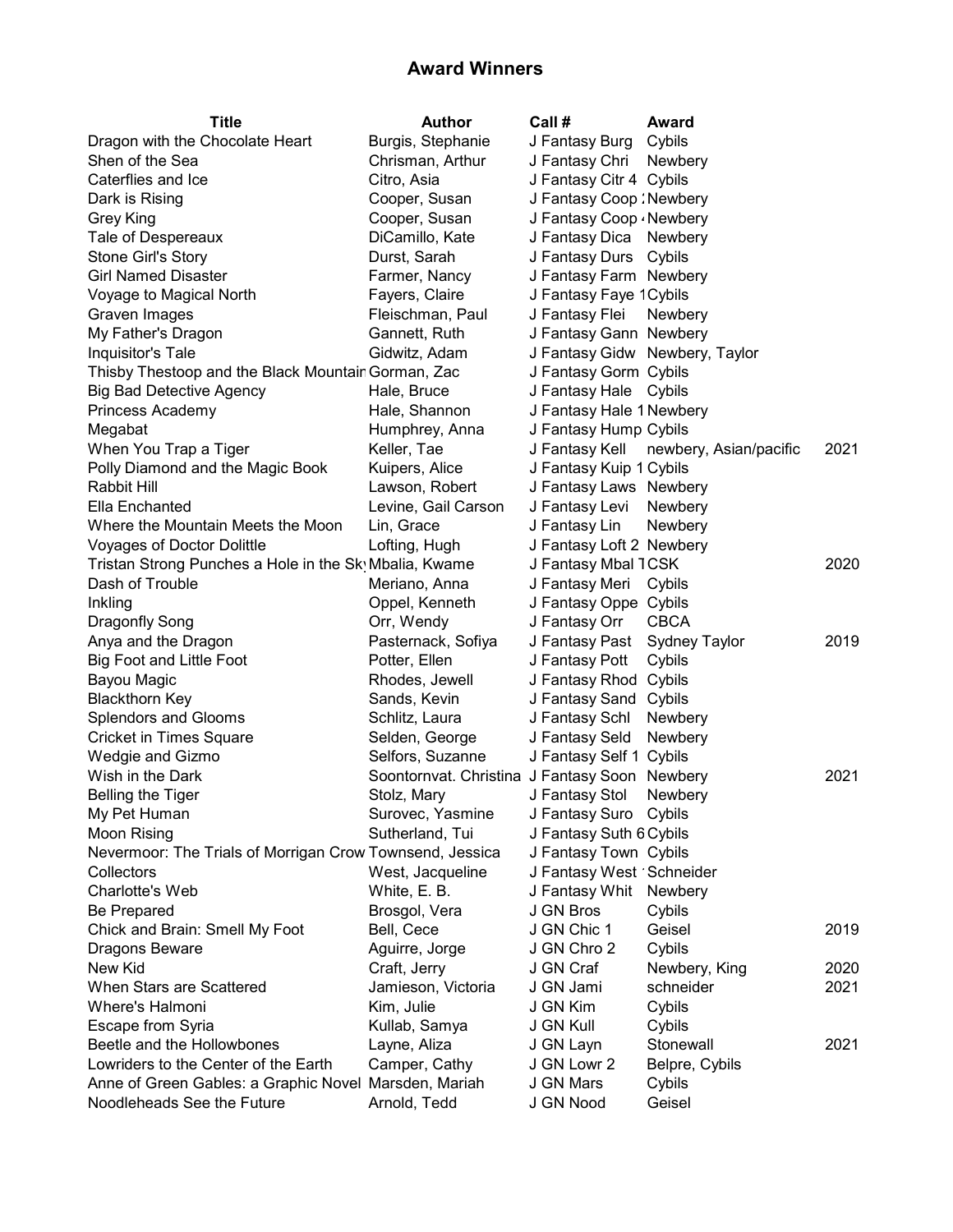| <b>Title</b>                                       | <b>Author</b>                          | Call #           | Award                  |      |
|----------------------------------------------------|----------------------------------------|------------------|------------------------|------|
| Tea Dragon Society                                 | O'Neill, Katie                         | J GN Onei        | Cybils                 |      |
| <b>White Bird</b>                                  | Palacio, R. J.                         | J GN Pala        | <b>Sydney Taylor</b>   | 2019 |
| Cardboard Kingdom                                  | Sell, Chad                             | J GN Sell        | Cybils                 |      |
| Tiger vs. Nightmare                                | Tetri, Emily                           | J GN Tetr        | Geisel                 |      |
| Stargazing                                         | Wang, Jen                              | J GN Wang        | Asian/Pacific American | 2019 |
| Witch Boy                                          | Ostertag, Molly                        | J GN Witc 1      | Cybils                 |      |
| Mr. Wolf's Class                                   | Steinke, Aron                          | J GN Wolf 1      | Cybils                 |      |
| Sounder                                            | Armstrong, William                     | J History Arms   | Newbery                |      |
| True Confessions of Charlotte Doyle                | Avi                                    | J History Avi    | Newbery                |      |
| Lucky Broken Girl                                  | Behar, Ruth                            | J History Beha   | <b>Belpre</b>          |      |
| All Alone                                          | Bishop, Claire Huchet J History Bish   |                  | Newbery                |      |
| <b>Blackbird Girls</b>                             | Blankman, Anne                         | J History Blan   | Taylor                 | 2021 |
| Gathering of Days: A New England Girl's Blos, Joan |                                        | J History Blos   | Newbery                |      |
| War that Saved My Life                             | Bradley, Kimberly                      | J History Brad 1 | Newbery                |      |
| Caddie Woodlawn                                    | Brink, Carol Ryrie                     | J History Brin   | Newbery                |      |
| Apple and the Arrow                                | Buff, Mary                             | J History Buff   | Newbery                |      |
| Skylark and Wallcreeper                            | Carelli, Anne                          | J History Care   | Cybils                 |      |
| <b>Finding Langston</b>                            | Cline-Ransome, Lesa                    | J History Clin   | CSK, Sibert            | 2019 |
| Cat Who Went to Heaven                             | Coatsworth, Elizabeth                  | J History Coat   | Newbery                |      |
| My Brother Sam is Dead                             | Collier, James                         | J History Coll   | Newbery                |      |
| Bud, Not Buddy                                     | Curtis, Christopher                    | J History Curt   | Newbery, CSK           | 2000 |
| Elijah of Buxton                                   | Curtis, Christopher                    | J History Curt   | Newbery, CSK           | 2008 |
| Watsons Go to Birmingham: 1963                     | Curtis, Christopher                    | J History Curt   | Newbery, CSK           | 1996 |
| Bud, Not Buddy                                     | Curtis, Christopher Pat J History Curt |                  | <b>CSK</b>             |      |
| Watsons Go to Birmingham - 1963                    | Curtis, Christopher Pat J History Curt |                  | <b>CSK</b>             |      |
| Catherine, Called Birdy                            | Cushman, Karen                         | J History Cush   | Newbery                |      |
| Midwife's Apprentice                               | Cushman, Karen                         | J History Cush   | Newbery                |      |
| Bears on Hemlock Mountain                          | Dalgliesh, Alice                       | J History Dalg   | Newbery                |      |
| Courage of Sarah Noble                             | Dalgliesh, Alice                       | J History Dalg   | Newbery                |      |
| Door in the Wall                                   | DeAngeli, Marguerite                   | J History Dean   | Newbery                |      |
| House of Sixty Fathers                             | DeJong, Meindert                       | J History Dejo   | Newbery                |      |
| Wheel on the School                                | DeJong, Meindert                       | J History Dejo   | Newbery                |      |
| Incident at Hawk's Hill                            | Eckert, Allan                          | J History Ecke   | Newbery                |      |
| Calico Bush                                        | Field, Rachel                          | J History Fiel   | Newbery                |      |
| Avion My Uncle Flew                                | Fisher, Cyrus                          | J History Fish   | Newbery                |      |
| Johnny Tremain                                     | Forbes, Esther                         | J History Forb   | Newbery                |      |
| Refugee                                            | Gratz, Alan                            | J History Grat   | Sydney Taylor, Cybils  |      |
| Adam of the Road                                   | Gray, Elizabeth                        | J History Gray   | Newbery                |      |
| Out of the Dust                                    | Hesse, Karen                           | J History Hess   | Newbery                |      |
| <b>Night Diary</b>                                 | Hiranandani, Veera                     | J History Hira   | Newbery                |      |
| Minn of the Mississippi                            | Holling, Holling Clancy J History Holl |                  | Newbery                |      |
| Seabird                                            | Holling, Holling Clancy J History Holl |                  | Newbery                |      |
| <b>Across Five Aprils</b>                          | Hunt, Irene                            | J History Hunt   | Newbery                |      |
| <b>Hidden Treasure of Glaston</b>                  | Jewett, Eleanor                        | J History Jewe   | Newbery                |      |
| Chucaro: Wild Pony of the Pampa                    | Kalnay, Francis                        | J History Kaln   | Newbery                |      |
| We Dream of Space                                  | Kelly, Erin                            | J History Kell   | newbery                | 2021 |
| Evolution of Calpurnia Tate                        | Kelly, Jacqueline                      | J History Kell   | Newbery                |      |
| And Now Miguel                                     | Krumgold, Joseph                       | J History Krum   | Newbery                |      |
| Show Me a Sign                                     | LeZotte, Claire                        | J History Lezo   | schneider              | 2021 |
| Number the Stars                                   | Lowry, Lois                            | J History Lowr   | Newbery                |      |
| Sarah, Plain and Tall                              | MacLachlan, Patricia                   | J History Macl   | Newbery                |      |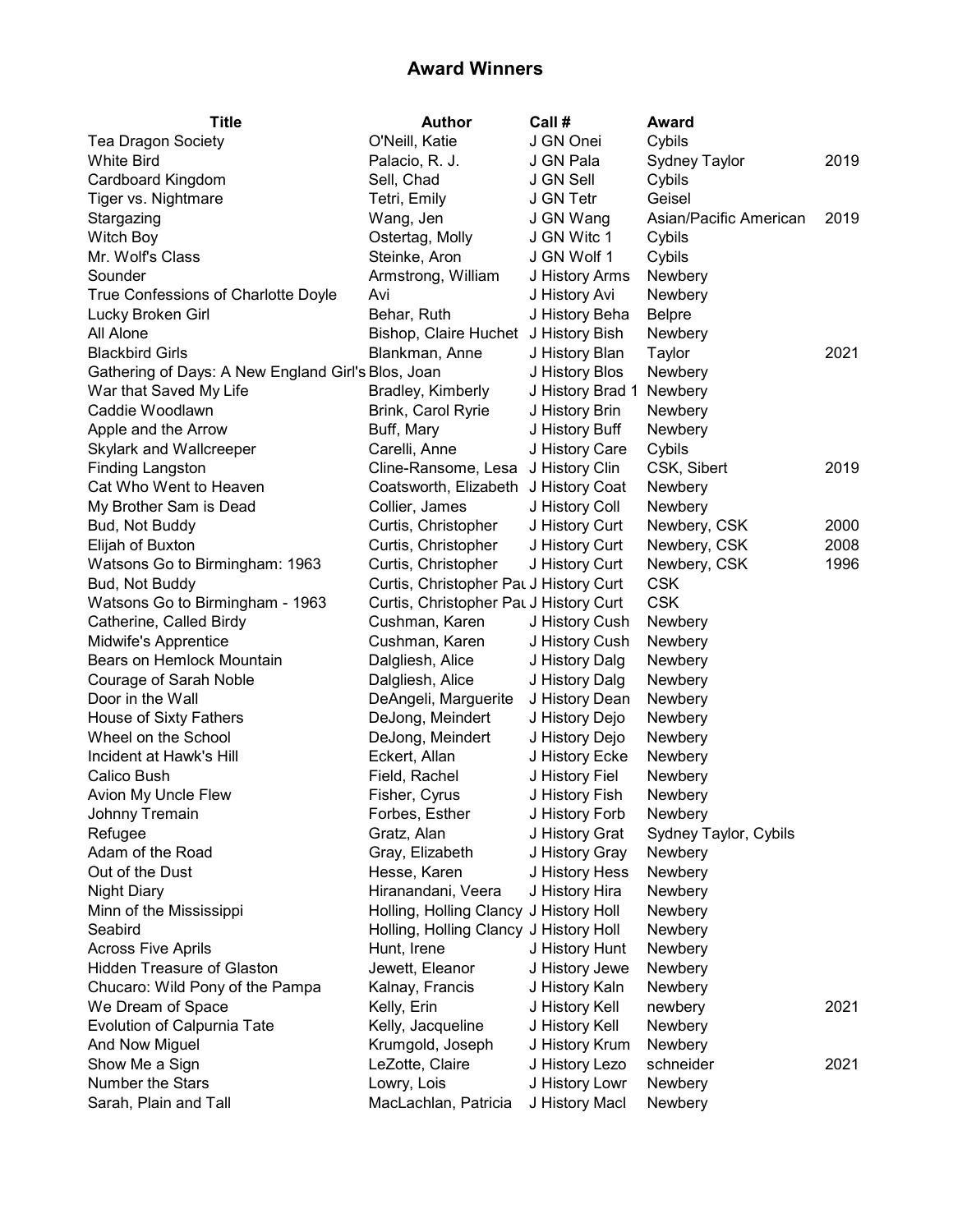| Title                                                      | <b>Author</b>                        | Call #                         | Award                  |      |
|------------------------------------------------------------|--------------------------------------|--------------------------------|------------------------|------|
| Golden Goblet                                              | McGraw, Eloise                       | J History Mcgr                 | Newbery                |      |
| Book of Boy                                                | Murdock, Catherine                   | J History Murd                 | Newbery                |      |
| Orphan Band of Springdale                                  | Nesbet, Anne                         | J History Nesb                 | Cybils                 |      |
| Rascal: a Memoir of a Better Era                           | North, Sterling                      | J History Nort                 | Newbery                |      |
| Island of the Blue Dolphins                                | O'Dell, Scott                        | J History Odel                 | Newbery                |      |
| King's Fifth                                               | O'Dell, Scott                        | J History Odel                 | Newbery                |      |
| Sing Down the Moon                                         | O'Dell, Scott                        | J History Odel                 | Newbery                |      |
| Prairie Lotus                                              | Park, Linda                          | J History Park                 | Asian/Pacific American | 2021 |
| Single Shard                                               | Park, Linda                          | J History Park                 | Newbery                |      |
| Long Way from Chicago                                      | Peck, Richard                        | J History Peck                 | Newbery                |      |
| Year Down Yonder                                           | Peck, Richard                        | J History Peck                 | Newbery                |      |
| Heart of a Samurai                                         | Preus, Margi                         | J History Preu                 | Newbery                |      |
| Daughter of the Mountains                                  | Rankin, Louise                       | J History Rank                 | Newbery                |      |
| Horsecatcher                                               | Sandoz, Mari                         | J History Sand                 | Newbery                |      |
| <b>Wednesday Wars</b>                                      | Schmidt, Gary                        | J History Schm                 | Newbery                |      |
| Good Master                                                | Seredy, Kate                         | J History Sere                 | Newbery                |      |
| <b>White Stag</b>                                          | Seredy, Kate                         | J History Sere                 | Newbery                |      |
| <b>Bronze Bow</b>                                          | Speare, Elizabeth GeorJ History Spea |                                | Newbery                |      |
| Sign of the Beaver                                         | Speare, Elizabeth GeorJ History Spea |                                | Newbery                |      |
| Witch of Blackbird Pond                                    | Speare, Elizabeth GeorJ History Spea |                                | Newbery                |      |
| Roll of Thunder, Hear My Cry                               | Taylor, Mildred                      | J History Tayl Lo Newbery, CSK |                        | 1977 |
| Land                                                       | Taylor, Mildred                      | J History Tayl Lo CSK          |                        | 2002 |
| Song of the Trees                                          | Taylor, Mildred                      | J History Tayl Lo CSK          |                        | 1976 |
| Let the Circle Be Unbroken                                 | Taylor, Mildred                      | J History Tayl Lo CSK          |                        | 1982 |
| Friendship                                                 | Taylor, Mildred                      | J History Tayl Lo CSK          |                        | 1988 |
| Road to Memphis                                            | Taylor, Mildred                      | J History Tayl Lo CSK          |                        | 1991 |
| Li Lun, Lad of Courage                                     | Treffinger, Carolyn                  | J History Tref                 | Newbery                |      |
| <b>Moon Over Manifest</b>                                  | Vanderpool, Clare                    | J History Vand                 | Newbery                |      |
| On the Banks of Plum Creek                                 | Wilder, Laura Ingalls                | J History Wild 4 Newbery       |                        |      |
| By the Shores of Silver Lake                               | Wilder, Laura Ingalls                | J History Wild 5 Newbery       |                        |      |
| Long Winter                                                | Wilder, Laura Ingalls                | J History Wild 6 Newbery       |                        |      |
| Little Town on the Prairie                                 | Wilder, Laura Ingalls                | J History Wild 7 Newbery       |                        |      |
| These Happy Golden Years                                   | Wilder, Laura Ingalls                | J History Wild 8 Newbery       |                        |      |
| Witches of Worm                                            | Snyder, Zilpha Keatley J Horror Snyd |                                | Newbery                |      |
| Castle Hangnail                                            | Vernon, Ursula                       | J Horror Vern                  | Cybils                 |      |
| Zora and Me                                                | Bond, Victoria                       | J Mystery Bond CSK             |                        |      |
| Parker Inheritance                                         | Johnson, Varian                      | J Mystery John                 | CSK, Cybils            | 2019 |
| From the Mixed-Up Files of Mrs. Basil E. Konigsburg, E. L. |                                      | J Mystery Koni                 | Newbery                |      |
| Figgs & Phantoms                                           | Raskin, Ellen                        | J Mystery Rask                 | Newbery                |      |
| <b>Westing Game</b>                                        | Raskin, Ellen                        | J Mystery Rask                 | Newbery                |      |
| Invention of Hugo Cabret                                   | Selznick, Brian                      | J Mystery Selz                 | Caldecott              |      |
| When You Reach Me                                          | Stead, Rebecca                       | J Mystery Stea                 | Newbery                |      |
| Footer Davis Probably is Crazy                             | Vaught, Susan                        | J Mystery Vaug                 | Cybils                 |      |
| Ms. Bixby's Last Day                                       | Anderson, John                       | J Reality Ande                 | Cybils                 |      |
| Mr. Popper's Penguins                                      | Atwater, Richard                     | J Reality Atwa                 | Newbery                |      |
| Other Half of Happy                                        | Balcarcel, Rebecca                   | J Reality Balc                 | <b>Belpre</b>          | 2019 |
| Hope Was Here                                              | Bauer, Marion Dane                   | J Reality Baue                 | Newbery                |      |
| Owen and Eleanor Move In                                   | Bouwman, H. M.                       | J Reality Bouw 1 Cybils        |                        |      |
| <b>Fighting Words</b>                                      | Bradley, Kimberly                    | J Reality Brad                 | Newbery                | 2021 |
| Summer of the Swans                                        | Byars, Betsy                         | J Reality Byar                 | Newbery                |      |
| King and the Dragonflies                                   | Callender, Kacen                     | J Reality Call                 | <b>CSK</b>             | 2021 |
|                                                            |                                      |                                |                        |      |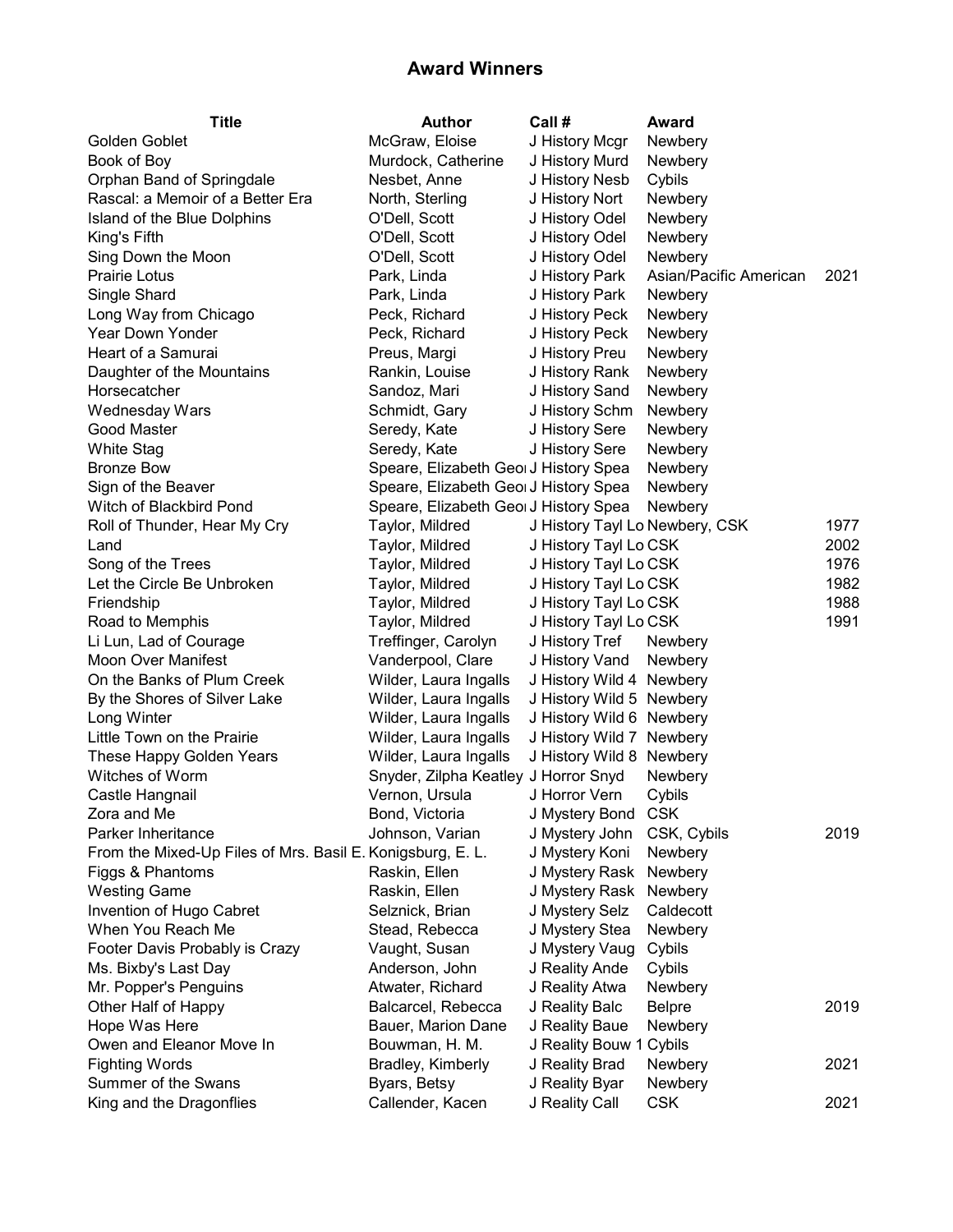| <b>Title</b>                                      | Author                                 | Call#                    | Award                   |      |
|---------------------------------------------------|----------------------------------------|--------------------------|-------------------------|------|
| Each Tiny Spark                                   | Cartaya, Pablo                         | J Reality Cart           | Schneider               | 2019 |
| Epic Fail of Arturo Zamora                        | Cartaya, Pablo                         | J Reality Cart           | <b>Belpre</b>           |      |
| Lety Out Loud                                     | Cervantes, Angela                      | J Reality Cerv           | <b>Belpre</b>           | 2019 |
| Ramona and Her Father                             | Cleary, Beverly                        | J Reality Clea           | Newbery                 |      |
| Ramona Quimby, Age 8                              | Cleary, Beverly                        | J Reality Clea           | Newbery                 |      |
| Crazy Lady                                        | Conly, Jane                            | J Reality Conl           | Newbery                 |      |
| Truth as Told by Mason Buttle                     | Connor, Leslie                         | J Reality Conn           | Schneider               |      |
| Getting Near to Baby                              | Couloumbis, Audrey                     | J Reality Coul           | Newbery                 |      |
| <b>Walk Two Moons</b>                             | Creech, Sharon                         | J Reality Cree           | Newbery                 |      |
| Lion who Stole My Arm                             | Davies, Nicola                         | J Reality Davi           | Cybils                  |      |
| I Can Make This Promise                           | Day, Christine                         | J Reality Day            | American Indian Youth   | 2019 |
| Because of Winn-Dixie                             | DiCamillo, Kate                        | J Reality Dica           | Newbery                 |      |
| Ginger Pye                                        | Estes, Eleanor                         | J Reality Este           | Newbery                 |      |
| <b>Hundred Dresses</b>                            | Estes, Eleanor                         | J Reality Este           | Newbery                 |      |
| Middle Moffat                                     | Estes, Eleanor                         | J Reality Este           | Newbery                 |      |
| <b>Whipping Boy</b>                               | Fleischman, Sid                        | J Reality Flei           | Newbery                 |      |
| Jasmine Toguchi, Drummer Girl                     | Florence, Debbi                        | J Reality Flor 3         | Cybils                  |      |
| Joey Pigza Loses Control                          | Gantos, Jack                           | J Reality Gant 2 Newbery |                         |      |
| Julie of the Wolves                               | George, Jean Craighea J Reality Geor   |                          | Newbery                 |      |
| My Side of the Mountain                           | George, Jean Craighea J Reality Geor   |                          | Newbery                 |      |
| Pictures of Hollis Woods                          | Giff, Patricia Reilly                  | J Reality Giff           | Newbery                 |      |
| Old Yeller                                        | Gipson, Fred                           | J Reality Gips           | Newbery                 |      |
| Macy McMillan and the Rainbow Goddes Green, Shari |                                        | J Reality Gree           | Schneider               |      |
| Dory Fantasmagory                                 | Hanlon, Abby                           | J Reality Hanl 1         | Cybils                  |      |
| Dory and the Real True Friend                     | Hanlon, Abby                           | J Reality Hanl 2         | Cybils                  |      |
| Olive's Ocean                                     | Henkes, Kevin                          | J Reality Henk           | Newbery                 |      |
| Justin Morgan Had a Horse                         | Henry, Marguerite                      | J Reality Henr           | Newbery                 |      |
| King of the Wind                                  | Henry, Marguerite                      | J Reality Henr           | Newbery                 |      |
| Misty of Chincoteague                             | Henry, Marguerite                      | J Reality Henr           | Newbery                 |      |
| Up a Road Slowly                                  | Hunt, Irene                            | J Reality Hunt           | Newbery                 |      |
| Smoky, the Cowhorse                               | James, Will                            | J Reality Jame           | Newbery                 |      |
| Doughnut Fix                                      | Janowitz, Jessie                       | J Reality Jano           | Cybils                  |      |
| <b>Blackbird Fly</b>                              | Kelly, Erin                            | J Reality Kell           | Cybils                  |      |
| Hello, Universe                                   | Kelly, Erin                            | J Reality Kell           | Newbery                 |      |
| Song for a Whale                                  | Kelly, Lynne                           | J Reality Kell           | Schneider               | 2019 |
| View from Saturday                                | Konigsburg, E. L.                      | J Reality Koni           | Newbery                 |      |
| Listen, Slowly                                    | Lai, Thanhha                           | J Reality Lai            | Cybils                  |      |
| Ring of Endless Light                             | L'Engle, Madeleine                     | J Reality Leng 5         | Newbery                 |      |
| Miscalculations of Lightning Girl                 | McAnulty, Stacy                        | J Reality Mcan           | Cybils                  |      |
| Merci Suarez Changes Gears                        | Medina, Meg                            | J Reality Medi           | Newbery                 |      |
| Juana & Lucas                                     | Medina, Juana                          | J Reality Medi 1         | Cybils, Belpre          |      |
| Kildee House                                      | Montgomery, Rutherfor J Reality Mont   |                          | Newbery                 |      |
| Shiloh                                            | Naylor, Phyllis Reynold J Reality Nayl |                          | Newbery                 |      |
| <b>Black Pearl</b>                                | O'Dell, Scott                          | J Reality Odel           | Newbery                 |      |
| Free Lunch                                        | Ogle, Rex                              | J Reality Ogle           | <b>YALSA Nonfiction</b> | 2019 |
| Best at It                                        | Pancholy, Maulik                       | J Reality Panc           | Stonewall               | 2019 |
| <b>Bridge to Terabithia</b>                       | Paterson, Katherine                    | J Reality Pate           | Newbery                 |      |
| <b>Great Gilly Hopkins</b>                        | Paterson, Katherine                    | J Reality Pate           | Newbery                 |      |
| Jacob Have I Loved                                | Paterson, Katherine                    | J Reality Pate           | Newbery                 |      |
| Higher Power of Lucky                             | Patron, Susan                          | J Reality Patr           | Newbery                 |      |
| Dogsong                                           | Paulsen, Gary                          | J Reality Paul           | Newbery                 |      |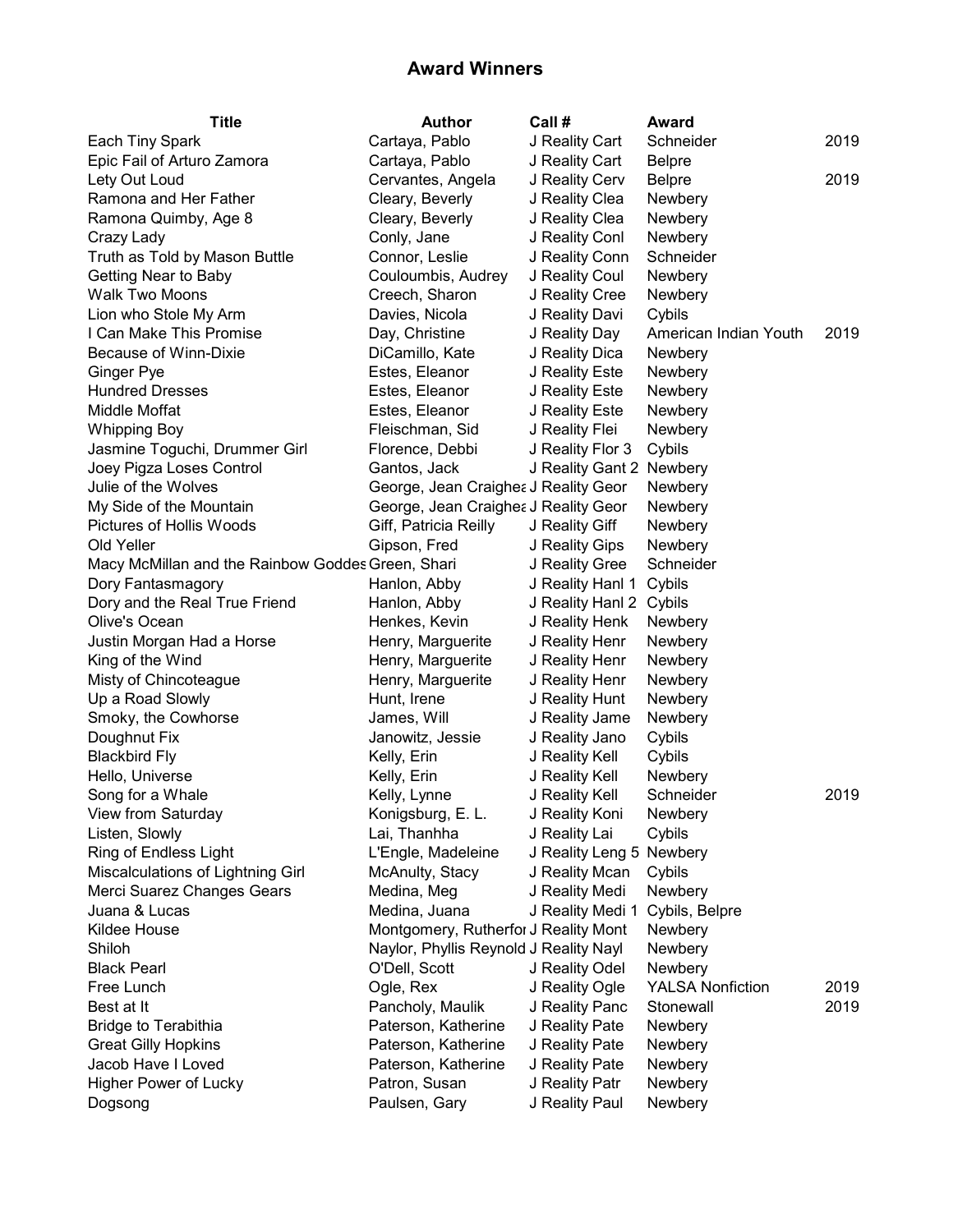| <b>Title</b>                                          | <b>Author</b>                                   | Call #                      | Award                  |      |
|-------------------------------------------------------|-------------------------------------------------|-----------------------------|------------------------|------|
| Hatchet                                               | Paulsen, Gary                                   | J Reality Paul 1            | Newbery                |      |
| Distance Between Me and the Cherry Tri Peretti, Paola |                                                 | J Reality Pere              | <b>Batchelder</b>      | 2019 |
| <b>Criss Cross</b>                                    | Perkins, Lynne Rae                              | J Reality Perk              | Newbery                |      |
| As Brave as You                                       | Reynolds, Jason                                 | J Reality Reyn              | Schneider, CSK, Kirkus | 2017 |
| Corn Grows Ripe                                       | Rhoads, Dorothy                                 | J Reality Rhoa              | Newbery                |      |
| Fine White Dust                                       | Rylant, Cynthia                                 | J Reality Ryla              | Newbery                |      |
| Holes                                                 | Sachar, Louis                                   | J Reality Sach              | Newbery                |      |
| <b>Egypt Game</b>                                     | Snyder, Zilpha Keatley J Reality Snyd           |                             | Newbery                |      |
| <b>Headless Cupid</b>                                 | Snyder, Zilpha Keatley J Reality Snyd 1 Newbery |                             |                        |      |
| <b>Charlie and Mouse</b>                              | Snyder, Laurel                                  | J Reality Snyd Cl Geisel    |                        |      |
| Call it Courage                                       | Sperry, Armstrong                               | J Reality Sper              | Newbery                |      |
| Maniac Magee                                          | Spinelli, Jerry                                 | J Reality Spin              | Newbery                |      |
| Wringer                                               | Spinelli, Jerry                                 | J Reality Spin              | Newbery                |      |
| Banner in the Sky                                     | Ullman, James                                   | J Reality Ullm              | Newbery                |      |
| Weekends with Max and His Dad                         | Urban, Linda                                    | J Reality Urba              | Cybils                 |      |
| Other Words for Home                                  | Warga, Jasmine                                  | J Reality Warg              | Newbery                | 2019 |
| Genesis Begins Again                                  | Williams, Alicia                                | J Reality Will              | Newbery, CSK, Morris   | 2019 |
| Before the Ever After                                 | Woodson, Jacqueline                             | J Reality Wood              | <b>CSK</b>             | 2021 |
| Harbor Me                                             | Woodson, jacqueline                             | J Reality Wood              | Cybils                 |      |
| <b>Front Desk</b>                                     | Yang, Kelly                                     | J Reality Yang              | Asian Pacific, Cybils  |      |
| <b>Twenty-One Balloons</b>                            | DuBois, William Pene                            | J Sci-Fi Dubo               | <b>Newbery</b>         |      |
| Sal and Gabi Break the Universe                       | Hernandez, Carlos                               | J Sci-Fi Hern Sal Belpre    |                        | 2019 |
| Wrinkle in Time                                       | L'Engle, Madeleine                              | J Sci-Fi Leng               | Newbery                |      |
| Mars Evacuees                                         | McDougall, Sophia                               | J Sci-Fi Mcdo 1             | Cybils                 |      |
| Rescue on the Oregon Trail                            | Messner, Kate                                   | J Sci-Fi Mess 1             | Cybils                 |      |
| Mrs. Frisby and the Rats of NIMH                      | O'Brien, Robert                                 | J Sci-Fi Obri               | Newbery                |      |
| <b>Brown</b>                                          | Ovreas, Hakon                                   | J Sci-Fi Ovre My Batchelder |                        | 2019 |
| Fog Diver                                             | Ross, Joel                                      | J Sci-Fi Ross               | Cybils                 |      |
| Don't Throw it to Mo                                  | Adler, David                                    | <b>JR Adle</b>              | Cybils                 |      |
| <b>Extraordinary Warren</b>                           | Dillard, Sarah                                  | <b>JR Dill</b>              | Cybils                 |      |
| I Want to Be a Doctor                                 | Driscoll, Laura                                 | <b>JR Dris</b>              | Cybils                 |      |
| Okay, Andy                                            | Eaton, Maxwell                                  | JR Eato                     | Cybils                 |      |
| Pig, a Fox and a Box                                  | Fenske, Jonathan                                | <b>JR Fens</b>              | Cybils                 |      |
| <b>What About Worms</b>                               | Higgins, Ryan                                   | JR Higg                     | Geisel                 | 2021 |
| We are Growing                                        | Keller, Laurie                                  | <b>JR Kell</b>              | Seuss, Cybils          |      |
| Snail and Worm Again                                  | Kugler, Tina                                    | <b>JR Kugl</b>              | Geisel                 |      |
| Infamous Ratsos                                       | laReau, Carol                                   | <b>JR Lare</b>              | Seuss, Cybils          |      |
| See the Cat                                           | LaRochelle, David                               | JR Laro                     | Geisel                 | 2021 |
| Ling and Ting Share a Birthday                        | Lin, Grace                                      | JR Lin                      | Cybils                 |      |
| Ling and Ting: Twice as Silly                         | Lin, Grace                                      | JR Lin                      | Cybils                 |      |
| Frog and Toad are Friends                             | Lobel, Arnold                                   | JR Lobe                     | Caldecott              |      |
| Frog and Toad Together                                | Lobel, Arnold                                   | JR Lobe                     | Newbery                |      |
| Go, Otto, Go!                                         | Milgrim, David                                  | JR Milg                     | Geisel                 |      |
| See Pip Point                                         | Milgrim, David                                  | JR Milg                     | Geisel                 |      |
| Flubby is Not a Good Pet                              | Morris, J. E.                                   | JR Morr                     | Geisel                 | 2019 |
| Much Too Much Birthday                                | Morris, J.E.                                    | JR Morr                     | Cybils                 |      |
| Baby Monkey, Private Eye                              | Serlin                                          | <b>JR Serl</b>              | Cybils                 |      |
| Fox the Tiger                                         | Tabor, Corey                                    | JR Tabo                     | Geisel, Cybils         |      |
| My Toothbrush is Missing                              | Thomas, Jan                                     | JR Thom                     | Cybils                 |      |
| Inch and Roly and the Sunny Day Scare Wiley, Melissa  |                                                 | <b>JR Wile</b>              |                        |      |
| Are You Ready to Play Outside                         | Willems, Mo                                     | <b>JR Will</b>              | Cybils<br>Geisel       |      |
|                                                       |                                                 |                             |                        |      |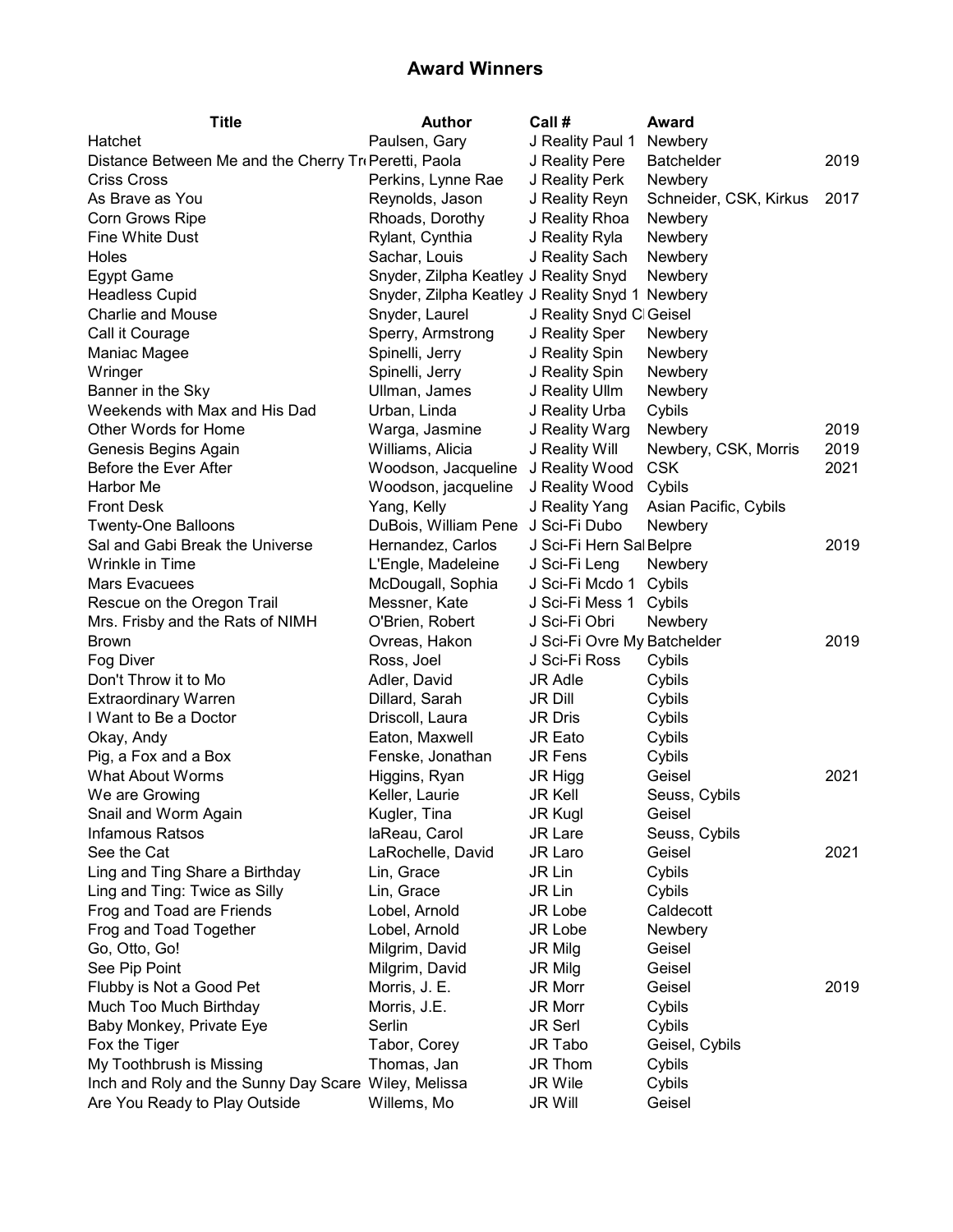| <b>Title</b>                                                            | <b>Author</b>         | Call #                | Award                           |      |
|-------------------------------------------------------------------------|-----------------------|-----------------------|---------------------------------|------|
| <b>Big Guy Took My Ball</b>                                             | Willems, Mo           | <b>JR Will</b>        | Geisel                          |      |
| I Broke My Trunk                                                        | Willems, Mo           | <b>JR Will</b>        | Geisel                          |      |
| Let's Go for a Drive                                                    | Willems, Mo           | <b>JR Will</b>        | Geisel                          |      |
| My New Friend is So Fun                                                 | Willems, Mo           | <b>JR Will</b>        | Cybils                          |      |
| There Is a Bird on Your Head                                            | Willems, Mo           | <b>JR Will</b>        | Geisel                          |      |
| Waiting Is Not Easy                                                     | Willems, Mo           | <b>JR Will</b>        | Geisel                          |      |
| We Are in a Book                                                        | Willems, Mo           | <b>JR Will</b>        | Geisel                          |      |
| Perfect Gift                                                            | Yoo, Paula            | JR Yoo                | Cybils                          |      |
| My Kite is Stuck                                                        | Yoon, Salina          | JR Yoon               | Geisel                          |      |
| Book of Nursery and Mother Goose Rhyi de Angeli, Marguerite (iMG 398.8) |                       |                       | Caldecott                       |      |
| Three Jovial Huntsmen                                                   | Jeffers, Susan        | MG 398.8              | Caldecott                       |      |
| Mother Goose and Nursery Rhymes                                         | Reed, Philip (illus.) | MG 398.8              | Caldecott                       |      |
| Mother Goose                                                            | Tudor, Tasha (illus.) | MG 398.8              | Caldecott                       |      |
| Middle Passage                                                          | Feelings, Tom         | OVER 759.13           | <b>CSK</b>                      | 1996 |
| <b>Spinning Silver</b>                                                  | Novik, Naomi          | <b>SF Novi</b>        | Alex                            |      |
| <b>Faithful Spy</b>                                                     | Hendrix, John         | YA 230                | <b>YALSA Nonfiction, Cybils</b> |      |
| Few Red Drops                                                           | Hartfield, Claire     | YA 305.96             | King                            | 2019 |
| Chasing King's Killer                                                   | Swanson, James        | YA 323.092            | Cybils                          |      |
| We are Not Yet Equal                                                    | Anderson, Carol       | YA 323.11             | Cybils                          |      |
| (Don't) Call Me Crazy                                                   | Jensen, Kelly         | YA 616.89             | Schneider                       |      |
| <b>Games of Deception</b>                                               | Maraniss, Andrew      | YA 796                | Sydney Taylor                   | 2019 |
| <b>Thousand Sisters</b>                                                 | Wein, Elizabeth       | YA 940.54             | <b>YALSA Nonfiction</b>         | 2019 |
| Boots on the Ground                                                     | Partridge, Elizabeth  | YA 959.7              | <b>YALSA Nonfiction, Cybils</b> |      |
| <b>Ordinary Hazards</b>                                                 | Grimes, Nikki         | YA B Grimes           | Printz, Sibert                  | 2019 |
| Poet X                                                                  | Acevedo, Elizabeth    | YA F Acev             | Printz, Belpre, Cybils          |      |
| Children of Blood and Bone                                              | Adeyemi, Tomi         | YA F Adey Lega Morris |                                 |      |
| Pitch dark                                                              | Alameda, Courtney     | YA F Alam             | Cybils                          |      |
| Crossover                                                               | Alexander, Kwame      | YA F Alex             | <b>CSK</b>                      | 2015 |
| Saints and Misfits                                                      | Ali, S.K.             | YA F Ali              | Morris                          |      |
| <b>Six</b>                                                              | Alpert, Mark          | YA F Alpe             | Cybils                          |      |
| Damsel                                                                  | Arnold, Elana         | YA F Arno             | Printz                          |      |
| Infandous                                                               | Arnold, Elana         | YA F Arno             | Cybils                          |      |
| Candle and the Flame                                                    | Azad, Nafiza          | YA F Azad             | <b>Morris</b>                   | 2019 |
| <b>Girl Made of Stars</b>                                               | Blake, Ashley         | YA F Blak             | Cybils                          |      |
| We'll Fly Away                                                          | Bliss, Bryan          | YA F Blis             | Cybils                          |      |
| Inheritance of Ashes                                                    | Bobet, Leah           | YA F Bobet            | Cybils                          |      |
| Heart in a Body in the World                                            | Caletti, Deb          | YA F Cale             | Printz                          |      |
| Little and Lion                                                         | Colbert, Brandy       | YA F Colb             | Stonewall                       |      |
| Mirage                                                                  | Daud, Somaiya         | YA F Daud             | Cybils                          |      |
| <b>Black Flamingo</b>                                                   | Atta, Dean            | YA F Dean             | Stonewall                       | 2019 |
| Legendborn                                                              | Deonn, Tracy          | YA F Deon             | <b>CSK</b>                      | 2021 |
| Someday We Will Fly                                                     | DeWoskin, Rachel      | YA F Dewo             | <b>Sydney Taylor</b>            | 2019 |
| Copper Sun                                                              | Draper, Sharon        | YA F Drap             | <b>CSK</b>                      | 2007 |
| Pet                                                                     | Emezi, Akwaeke        | YA F Emez             | Stonewall                       | 2019 |
| House of the Scorpion                                                   | Farmer, Nancy         | YA F Farm 1           | Newbery                         |      |
| Skin I'm In                                                             | Flake, Sharon         | YA F Flak             | Steptoe                         | 1999 |
| Cuckoo Song                                                             | Hardinge, Frances     | YA F Hard             | Cybils                          |      |
| Vincent and Theo                                                        | Heiligman, Deborah    | YA F Heil             | Printz, Cybils                  |      |
| Devils Within                                                           | Henson, S.F.          | YA F Hens             | Morris                          |      |
| They Went Left                                                          | Hesse, Monica         | YA F Hess             | Taylor                          | 2021 |
| Hoot                                                                    | Hiassen, Carl         | YA F Hiaa             | Newbery                         |      |
|                                                                         |                       |                       |                                 |      |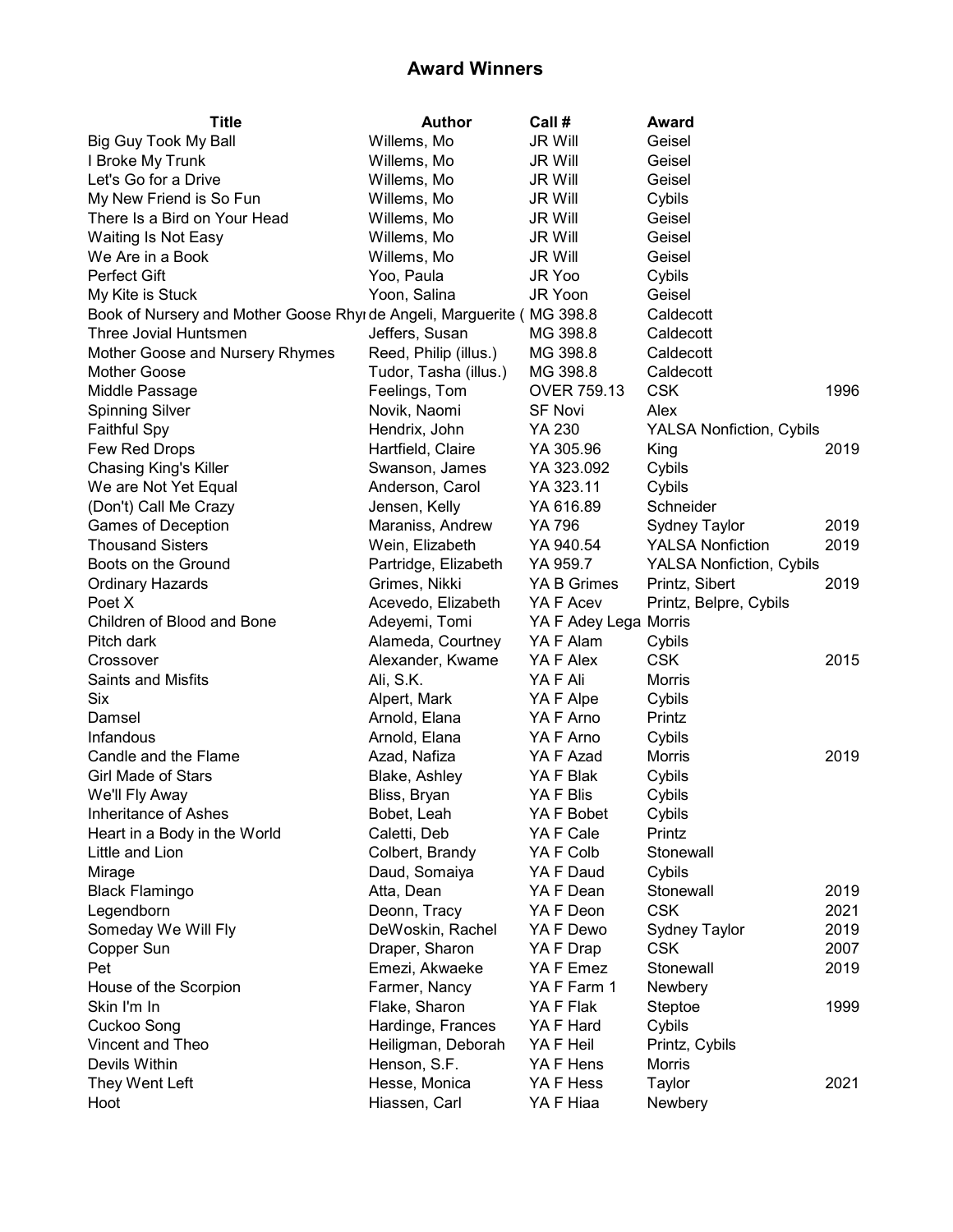| <b>Title</b>                                            | <b>Author</b>                                 | Call #                    | Award                          |      |
|---------------------------------------------------------|-----------------------------------------------|---------------------------|--------------------------------|------|
| <b>Dread Nation</b>                                     | Ireland, Justina                              | YA F Irel                 | Cybils                         |      |
| Librarian of Auschwitz                                  | Iturbe, Antonio                               | YA F Itur                 | <b>Sydney Taylor</b>           |      |
| Monday's Not Coming                                     | Jackson, Tiffany                              | YA F Jack                 | Cybils, Steptoe                | 2019 |
| That's Not What Happened                                | Keplinger, Kody                               | YA F Kepl                 | Cybils                         |      |
| Darius the Great Deserves Better                        | Khorram, Adib                                 | YA F Khor                 | Stonewall                      | 2021 |
| Darius the Great is Not Okay                            | Khorram, Adib                                 | YA F Khor                 | Morris, Asian Pacific, Cybils  |      |
| Dig                                                     | King, A. S.                                   | YA F King                 | Printz                         | 2019 |
| We are Okay                                             | LaCour, Nina                                  | YA F Laco                 | Printz                         |      |
| <b>Mortal Heart</b>                                     | LaFevers, Robin                               | YA F Lafe His 3 Cybils    |                                |      |
| Gentleman's Guide to Vice and Virtue                    | Lee, Mackenzi                                 | YA F Lee Guid 1 Stonewall |                                |      |
| Summer of Salt                                          | Leno, Katrina                                 | YA F Leno                 | Cybils                         |      |
| Giver                                                   | Lowry, Lois                                   | YA F Lowr                 | Newbery                        |      |
| Where the World Ends                                    | McCaughrean, Geraldi YA F Mcca                |                           | Printz                         | 2019 |
| If These Wings Could Fly                                | McCauley, Kyrie                               | YA F Mcca                 | Morris                         | 2021 |
| I, Claudia                                              | McCoy, Mary                                   | YA F Mcco                 | Printz                         |      |
| <b>Blood Water Paint</b>                                | McCullough, Joy                               | YA F Mccu                 | <b>Morris</b>                  |      |
| Sick Kids in Love                                       | Moskowitz, Hannah                             | YA F Mosk                 | Sydney Taylor                  | 2019 |
| Dumplin'                                                | Murphy, Julie                                 | YA F Murp                 | Cybils                         |      |
| Like a Love Story                                       | Nazemian, Abdi                                | YA F Naze                 | Stonewall                      | 2019 |
| Field Guide to the North American Teen  Philippe, Ben   |                                               | YA F PHIL                 | <b>Morris</b>                  | 2019 |
| There Will Come a Darkness                              | Pool, Katy                                    | YA F Pool Age 1 Morris    |                                | 2019 |
| Long Way Down                                           | Reynolds, Jason                               | YA F Reyn                 | Newbery, CSK, Cybils, Pr 2018  |      |
| Look Both Ways                                          | Reynolds, Jason                               | YA F Reyn                 | <b>CSK</b>                     | 2020 |
| <b>Bone Gap</b>                                         | Ruby, Laura                                   | YA F Ruby                 | Cybils                         |      |
| Not Even Bones                                          | Schaeffer, Rebecca                            | YA F Scha Mark Cybils     |                                |      |
| Scythe                                                  | Shusterman, Neal                              | YA F Shus Arc 1 Cybils    |                                |      |
| Cursed                                                  | Silverstein, Karol                            | YA F Silv                 | Schneider                      | 2019 |
| <b>Hearts Unbroken</b>                                  | Smith, Cynthia                                | YA F Smit                 | American Indian Youth          | 2019 |
| What the Night Sings                                    | Stamper, Vesper                               | YA F Stam                 | Morris, Sydney Taylor          |      |
| Dear Martin                                             | Stone, Nic                                    | YA F Ston                 | Morris                         |      |
| Every Last Word                                         | Stone, Tamara                                 | YA F Ston                 | Cybils                         |      |
| Sadie                                                   | Summers, Courtney                             | YA F Summ                 | Cybils                         |      |
| This Mortal Coil                                        | Suvada, Emily                                 | YA F Suva Mort Cybils     |                                |      |
| All the Days Past, All the Days to Come Taylor, Mildred |                                               | YA F Tayl                 | <b>CSK</b>                     | 2021 |
| Strange the Dreamer                                     | Taylor, Laini                                 | YA F Tayl Stra 1 Printz   |                                |      |
| Hate You Give                                           | Thomas, Angie                                 | YA F Thom                 | CSK, Printz, Morris            | 2018 |
| Slasher Girls and Monster Boys                          | Tucholke, April                               | YA F Tuch                 | Cybils                         |      |
| <b>Thief</b>                                            | Turner, Megan Whalen YA F Turn Thie 1 Newbery |                           |                                |      |
| <b>Beast Player</b>                                     | Uehashi, Nahoko                               | YA F Ueha                 | Printz, Batchelder             | 2019 |
| Piecing me Together                                     | Watson, Renee                                 | YA F Wats                 | Newbery, CSK, Cybils           | 2018 |
| Murderer's Ape                                          | Wegelius, Jakob                               | YA F Wege                 | <b>Batchelder</b>              |      |
| <b>Book of Essie</b>                                    | Weir, Meghan                                  | YA F Weir                 | Alex                           |      |
| Frankly in Love                                         | Yoon, David                                   | YA F Yoon                 | Morris, Asian/Pacific Ame 2019 |      |
| Everything, Everything                                  | Yoon, Nicola                                  | YA F Yoon                 | Cybils                         |      |
| Sun is Also a Star                                      | Yoon, Nicola                                  | YA F Yoon                 | Steptoe                        | 2017 |
| Pride                                                   | Zoboi, Ibi                                    | YA F Zobo                 | Cybils                         |      |
| Tess of the Road                                        | Hartman, Rachel                               | YA Hart Sera 3            | Cybils                         |      |
|                                                         | Adedjouma, Davida                             |                           | <b>CSK</b>                     | 1997 |
| Palm of My Heart<br>Jimi and Me                         | Adoff, Jaime                                  |                           |                                | 2006 |
| Out of Wonder                                           | Alexander, Kwame                              |                           | Steptoe<br><b>CSK</b>          | 2018 |
|                                                         |                                               |                           |                                |      |
| All in a Drop                                           | Alexander, Lori                               |                           | Sibert                         | 2019 |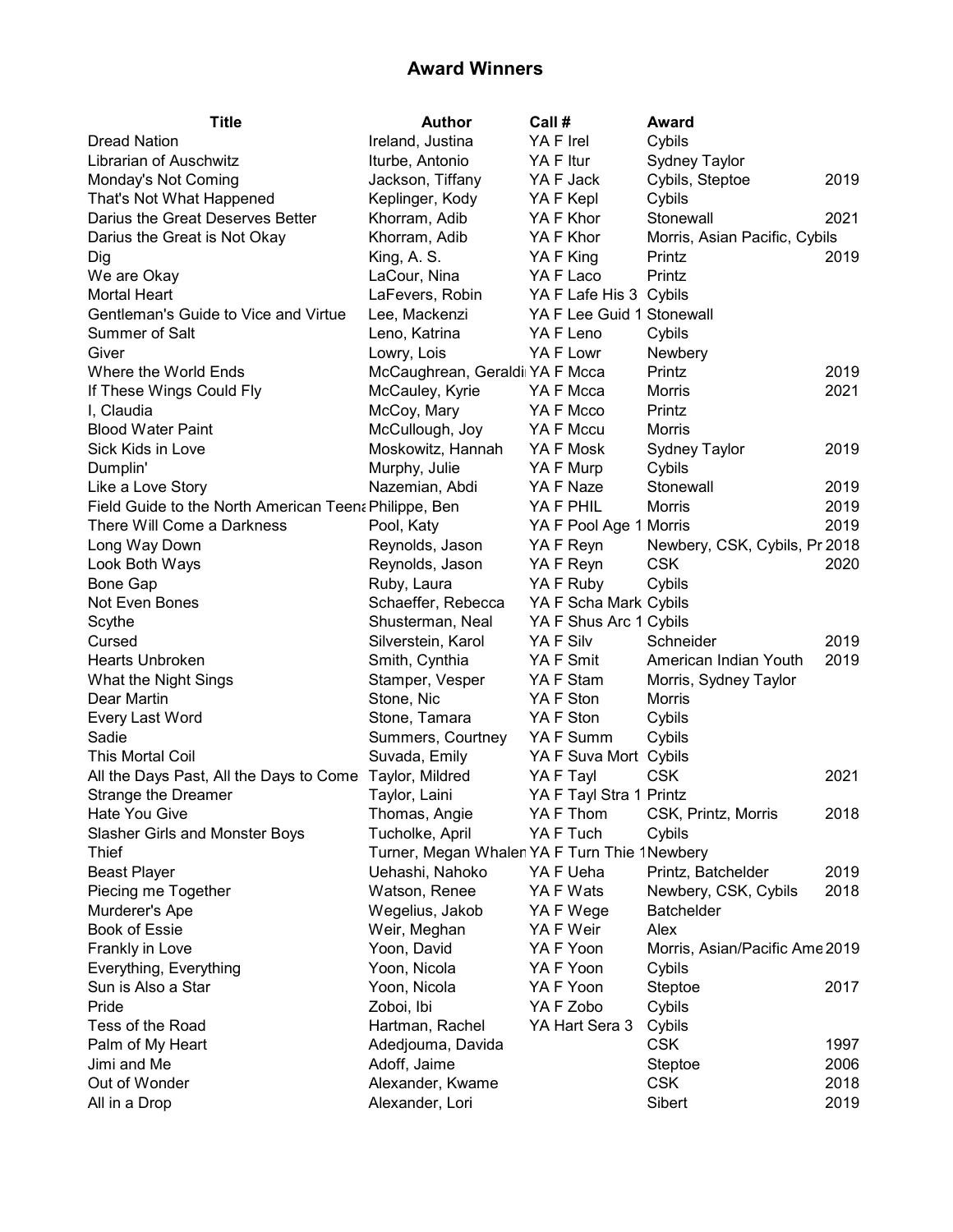| <b>Title</b>                                           | <b>Author</b>           | Call # | Award                    |      |
|--------------------------------------------------------|-------------------------|--------|--------------------------|------|
| Moon Over Star                                         | Aston, Diana            |        | <b>CSK</b>               | 2009 |
| Nothing But the Truth                                  | Avi                     |        | Newbery                  |      |
| Duey's Tale                                            | Bailey, Pearl           |        | <b>CSK</b>               | 1976 |
| <b>Grand Escape</b>                                    | Bascomb, Neal           |        | Cybils                   |      |
| On My Honor                                            | Bauer, Marion Dane      |        | Newbery                  |      |
| Hawk, I'm Your Brother                                 | Baylor, Byrd            |        | Caldecott                |      |
| Thief in the Village and Other Stories                 | Berry, James            |        | <b>CSK</b>               | 1989 |
| Catherine's War                                        | Billet, Julia           |        | schneider                | 2021 |
| Ivy Aberdeen's Letter to the World                     | Blake, Ashley           |        | Stonewall                |      |
| Quick Book on Black America                            | Blake, Clarance         |        | <b>CSK</b>               | 1977 |
| Commodore Perry in the Land of the Sho Blumberg, Rhoda |                         |        | Newbery                  |      |
| <b>Facing Frederick</b>                                | Bolden, Tonya           |        | Cybils                   |      |
| Zora and Me                                            | Bond, Victoria          |        | Steptoe                  | 2011 |
| They Call Me Guero                                     | Bowles, David           |        | <b>Belpre</b>            |      |
| Starfish                                               | Bowman, Akemi           |        | Morris                   |      |
| This Promise of Change                                 | Boyce, Jo Ann Allen     |        | Sibert                   | 2019 |
| Circle of Gold                                         | Boyd, Candy             |        | <b>CSK</b>               | 1985 |
| Moves Make the Man                                     | Brooks, Bruce           |        | Newbery                  |      |
| <b>What Hearts</b>                                     | Brooks, Bruce           |        | Newbery                  |      |
| Unwanted: Stories of the Syrian Refugee Brown, Don     |                         |        | Sibert, YALSA nonfiction |      |
| <b>Black Girl Unlimited</b>                            | Brown, Echo             |        | Morris                   | 2021 |
| All Night, All Day                                     | Bryan, Ashley           |        | <b>CSK</b>               | 1992 |
| I'm Going to Sing                                      | Bryan, Ashley           |        | <b>CSK</b>               | 1983 |
| Infinite Hope                                          | Bryan, Ashley           |        | <b>CSK</b>               | 2020 |
| Let it Shine                                           | Bryan, Ashley           |        | <b>CSK</b>               | 2008 |
| Lion and the Ostrich Chicks                            | Bryan, Ashley           |        | <b>CSK</b>               | 1987 |
| What a Morning                                         | Bryan, Ashley           |        | <b>CSK</b>               | 1988 |
| King and Kayla and the Case of the Lost Butler, Dori   |                         |        | Geisel                   |      |
| King and Kayla and the Case of the Secr Butler, Dori   |                         |        | Cybils                   |      |
| Cornrows                                               | Byard, Carole           |        | <b>CSK</b>               | 1980 |
| Gtandmama's Joy                                        | Byard, Carole           |        | <b>CSK</b>               | 1981 |
| Felix Ever After                                       | Callender, Kacen        |        | Stonewall                | 2021 |
| <b>Hurricane Child</b>                                 | Callender, Kheryn       |        | Stonewall                |      |
| Family Under the Bridge                                | Carlson, Natalie Savage |        | Newbery                  |      |
| Tree of Freedom                                        | Caudill, Rebecca        |        | Newbery                  |      |
| Sharuko                                                | Chavarri, Elisa         |        | <b>Belpre</b>            | 2021 |
| We Are Not Free                                        | Chee, Traci             |        | Printz                   | 2021 |
| Hero Ain't nothin' But a Sandwich                      | Childress, Alice        |        | <b>CSK</b>               | 1974 |
| Rainbow Jordan                                         | Childress, Alice        |        | <b>CSK</b>               | 1982 |
| Unbought and Unbossed                                  | Chisholm, Shirley       |        | <b>CSK</b>               | 1971 |
| Piano Man                                              |                         |        |                          | 1999 |
| Ella-Sarah Gets Dressed                                | Chocolate, Debbie       |        | Steptoe<br>Caldecott     |      |
|                                                        | Chodos-Irvine, Margaret |        |                          |      |
| Al Capone Does My Shirts                               | Choldenko, Jennifer     |        | Newbery                  |      |
| <b>Efren Divided</b>                                   | Cisneros, Ernesto       |        | <b>Belpre</b>            | 2021 |
| In My Mother's House                                   | Clark, Ann Nolan        |        | Caldecott                |      |
| Secret of the Andes                                    | Clark, Ann Nolan        |        | Newbery                  |      |
| Dear Mr. Henshaw                                       | Cleary, Beverly         |        | Newbery                  |      |
| Do You Remember                                        | Clifton, Lucille        |        | <b>CSK</b>               | 1974 |
| <b>Everett Anderson's Friend</b>                       | Clifton, Lucille        |        | <b>CSK</b>               | 1977 |
| <b>Everett Anderson's Goodbye</b>                      | Clifton, Lucille        |        | <b>CSK</b>               | 1984 |
| No Vacancy                                             | Cohen, Tziporah         |        | Taylor                   | 2021 |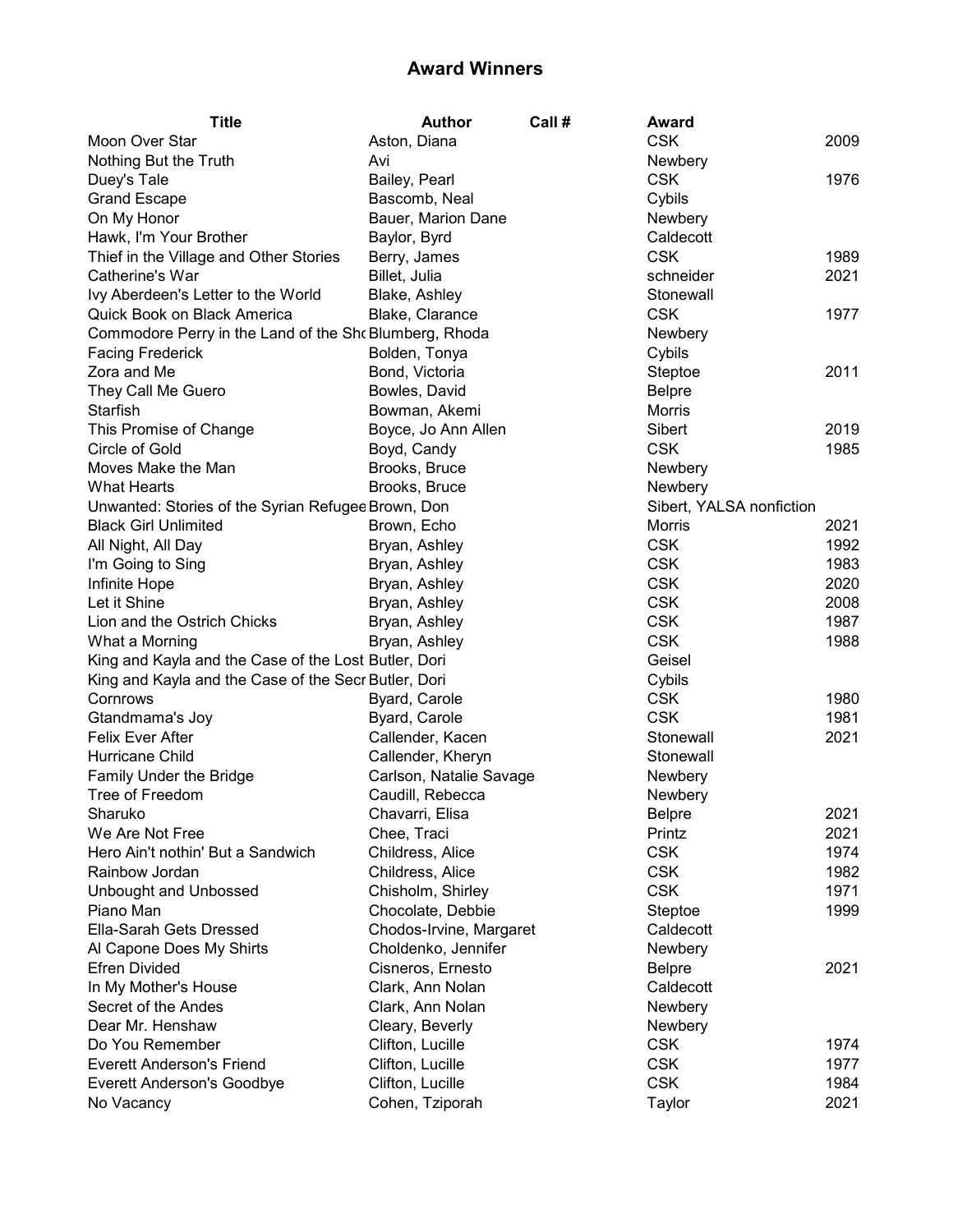| <b>Title</b>                                     | <b>Author</b>         | Call # | Award                   |      |
|--------------------------------------------------|-----------------------|--------|-------------------------|------|
| Freedom River                                    | Collier, Bryan        |        | <b>CSK</b>              | 2001 |
| Knock Knock: My Dad's Dream for Me               | Collier, Bryan        |        | <b>CSK</b>              | 2014 |
| Uptown                                           | Collier, Bryan        |        | <b>CSK</b>              | 2001 |
| What Jamie Saw                                   | Coman, Carolyn        |        | Newbery                 |      |
| I Am the Tree of Life                            | Copeland, Mychal      |        | Taylor                  | 2021 |
| My Family plays Music                            | Cox, Judy             |        | Steptoe                 | 2004 |
| Ms. Africa                                       | Crane, Louise         |        | <b>CSK</b>              | 1974 |
| Wanderer                                         | Creech, Sharon        |        | Newbery                 |      |
| Truck                                            | Crews, Donald         |        | Caldecott               |      |
| <b>Total Eclipse of Nestor Lopez</b>             | Cuevas, Adrianna      |        | <b>Belpre</b>           | 2021 |
| C.L.O.U.D.S.                                     | Cummings, Pat         |        | <b>CSK</b>              | 1987 |
| Just Us Women                                    | Cummings, Pat         |        | <b>CSK</b>              | 1983 |
| My Mama Needs Me                                 | Cummings, Pat         |        | <b>CSK</b>              | 1984 |
| <b>Great Nijinsky</b>                            | Curlee, Lynn          |        | <b>YALSA Nonfiction</b> | 2019 |
| <b>Silver Pencil</b>                             | Dalgliesh, Alice      |        | Newbery                 |      |
| Daniel Boone                                     | Daugherty, James      |        | Newbery                 |      |
| Escape to Freedom                                | Davis, Ossie          |        | <b>CSK</b>              | 1979 |
| Mare's War                                       | Davis, Tanita         |        | <b>CSK</b>              | 2010 |
| Along Came a Dog                                 | DeJong, Meindert      |        | Newbery                 |      |
| Hurry Home, Candy                                | DeJong, Meindert      |        | Newbery                 |      |
| Shadrach                                         | DeJong, Meindert      |        | Newbery                 |      |
| Don't Explain                                    | DeVeaux, Alexis       |        | <b>CSK</b>              | 1981 |
| <b>Enchanted Hair Tale</b>                       | DeVeaux, Alexis       |        | <b>CSK</b>              | 1988 |
| Hunterman and the Crocodile                      | Diakite, Baba         |        | <b>CSK</b>              | 1998 |
| Aida                                             | Dillon, Leo and Diane |        | <b>CSK</b>              | 1991 |
| Jazz On a Saturday Night                         | Dillon, Leo and Diane |        | <b>CSK</b>              | 2008 |
| Lifting As We Climb                              | Dionne, Evette        |        | <b>CSK</b>              | 2021 |
| If All the Seas Were One Sea                     | Domanska, Janina      |        | Caldecott               |      |
| Half a Moon and One Whole Star                   | Dragonwagon, Crescent |        | <b>CSK</b>              | 1987 |
| Battle of Jericho                                | Draper, Sharon        |        | <b>CSK</b>              | 2004 |
| Forged by Fire                                   | Draper, Sharon        |        | <b>CSK</b>              | 1998 |
| November Blues                                   | Draper, Sharon        |        | <b>CSK</b>              | 2008 |
| Tears of a Tiger                                 | Draper, Sharon        |        | Steptoe                 | 1995 |
| Moon Ring                                        | DuBurke, Randy        |        | <b>CSK</b>              |      |
| Moon Ring                                        | DuBurke, Randy        |        | Steptoe                 | 2003 |
| Memphis, Martin and the Mountaintop              | Duncan, Alice         |        | <b>CSK</b>              | 2019 |
| Matchlock Gun                                    | Edmonds, Walter       |        | Newbery                 |      |
| <b>Bird</b>                                      | Elliott, Zetta        |        | Steptoe                 | 2009 |
| <b>Enchantress from the Stars</b>                | Engdahl, Sylvia       |        | Newbery                 |      |
| <b>Surrender Tree</b>                            | Engle, Margarita      |        | Newbery                 |      |
| Francie                                          | English, Karen        |        | <b>CSK</b>              | 2000 |
| Gone-Away Lake                                   | Enright, Elizabeth    |        | Newbery                 |      |
| <b>Thimble Summer</b>                            | Enright, Elizabeth    |        | Newbery                 |      |
| Snared: Escape to the Above                      | Epstein, Adam         |        | Cybils                  |      |
| Rufus M.                                         | Estes, Eleanor        |        | Newbery                 |      |
| I Am a Black Woman                               | Evans, Mari           |        | <b>CSK</b>              | 1971 |
|                                                  |                       |        | <b>CSK</b>              | 2012 |
| Underground                                      | Evans, Shane          |        |                         |      |
| Ear, the Eye and the Arm                         | Farmer, Nancy         |        | Newbery<br><b>CSK</b>   | 1978 |
| Days When the Animals Talked<br>17 Black Artists | Faulkner, William     |        | <b>CSK</b>              |      |
|                                                  | Fax, Elton            |        |                         | 1972 |
| Jambo Means Hello                                | Feelings, Muriel      |        | Caldecott               |      |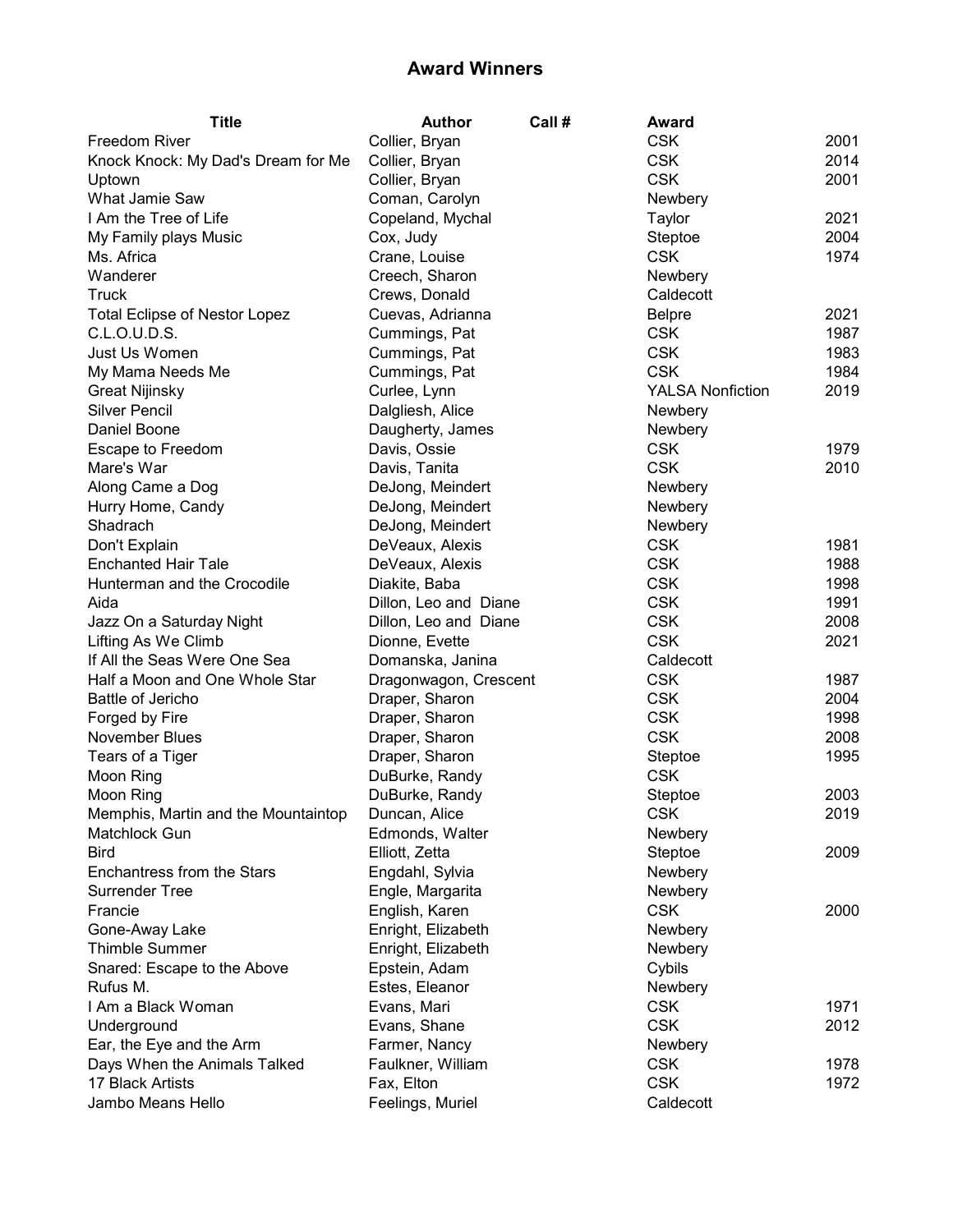| <b>Title</b>                                             | <b>Author</b>         | Call # | Award                    |      |
|----------------------------------------------------------|-----------------------|--------|--------------------------|------|
| Moja Means One: Swahili Counting Book Feelings, Muriel   |                       |        | Caldecott                |      |
| Daydreamers                                              | Feelings, Tom         |        | <b>CSK</b>               | 1982 |
| Soul Looks Back in Wonder                                | Feelings, Tom         |        | <b>CSK</b>               | 1994 |
| <b>Skates of Uncle Richard</b>                           | Fenner, Carol         |        | <b>CSK</b>               | 1979 |
| <b>Yolanda's Genius</b>                                  | Fenner, Carol         |        | Newbery                  |      |
| Hitty, Her First Hundred Years                           | Field, Rachel         |        | Newbery                  |      |
| <b>Tales From Silver Lands</b>                           | Finger, Charles       |        | Newbery                  |      |
| Boats on the River                                       | Flack, Marjorie       |        | Caldecott                |      |
| Money-Hungry                                             | Flake, Sharon         |        | <b>CSK</b>               | 2002 |
| Who Am I without Him                                     | Flake, Sharon         |        | <b>CSK</b>               | 2005 |
| Joyful Noise: Poems for Two Voices                       | Fleischman, Paul      |        | Newbery                  |      |
| George Washington's World                                | Foster, Genevieve     |        | Newbery                  |      |
| One-Eyed Cat                                             | Fox, Paula            |        | Newbery                  |      |
| <b>Slave Dancer</b>                                      | Fox, Paula            |        | Newbery                  |      |
| Brendan Buckley's Universe and Everyth Frazier, Sundee   |                       |        | Steptoe                  | 2008 |
| Voice That Challenged a Nation                           | Freedman, Russell     |        | Newbery                  |      |
| Wright Brothers: How They Invented the Freedman, Russell |                       |        | Newbery                  |      |
| Homesick: My Own Story                                   | Fritz, Jean           |        | Newbery                  |      |
| This Light Between Us                                    | Fukuda, Andrew        |        | Asian/Pacific American   | 2021 |
| Apple (Skin to the Core)                                 | Gansworth, Eric       |        | Printz                   | 2021 |
| Dead End in Norvelt                                      | Gantos, Jack          |        | Newbery                  |      |
| You're Welcome, Universe                                 | Gardner, Whitney      |        | Schneider                |      |
| <b>Blue Willow</b>                                       | Gates, Doris          |        | Newbery                  |      |
| Silence Between Us                                       | Gervais, Alison       |        | Schneider                | 2019 |
| Raven Makes the Aleutians                                | Gibbons, Janine       |        | American Indian Youth    | 2019 |
| Lily's Crossing                                          | Giff, Patricia Reilly |        | Newbery                  |      |
| Picture Us in the Light                                  | Gilbert, Kelly        |        | Stonewall                |      |
| Marvin and Tige                                          | Glass, Frankcina      |        | <b>CSK</b>               | 1978 |
| All Around Us                                            | Gonzalez, Xelena      |        | <b>Belpre</b>            |      |
| Movin' Up                                                | Gordy, Berry          |        | <b>CSK</b>               | 1980 |
| Every Man Heart Lay Down                                 | Graham, Lorenz        |        | <b>CSK</b>               | 1971 |
| Julius K Nyerere: Teacher of Africa                      | Graham, Shirley       |        | <b>CSK</b>               | 1976 |
| Philip Hall Likes Me, I Reckon Maybe                     | Greene, Bette         |        | Newbery                  |      |
| Childtimes                                               | Greenfield, Eloise    |        | <b>CSK</b>               | 1980 |
| Mary MacLeod Bethune                                     | Greenfield, Eloise    |        | <b>CSK</b>               | 1978 |
| <b>Nathaniel Talking</b>                                 | Greenfield, Eloise    |        | <b>CSK</b>               | 1990 |
| Night on Neighborhood Street                             | Greenfield, Eloise    |        | <b>CSK</b>               | 1992 |
| Paul Robeson                                             | Greenfield, Eloise    |        | <b>CSK</b>               | 1976 |
| Under the Sunday Tree                                    | Greenfield, Eloise    |        | <b>CSK</b>               | 1989 |
| This Is My Brain in Love                                 | Gregorio, I. W.       |        | schneider                | 2021 |
| Village of Round and Square Houses                       | Grifalconi, Ann       |        | Caldecott                |      |
|                                                          |                       |        | <b>CSK</b>               | 2003 |
| <b>Bronx Masquerade</b><br>Dark Sons                     | Grimes, Nikki         |        | <b>CSK</b>               | 2006 |
| Jazmin's Notebook                                        | Grimes, Nikki         |        |                          |      |
|                                                          | Grimes, Nikki         |        | <b>CSK</b><br><b>CSK</b> | 1999 |
| Meet Danitra Brown                                       | Grimes, Nikki         |        |                          | 1995 |
| Road to Paris                                            | Grimes, Nikki         |        | <b>CSK</b>               | 2007 |
| Something On My Mind                                     | Grimes, Nikki         |        | <b>CSK</b>               | 1979 |
| Words with Wings                                         | Grimes, Nikki         |        | <b>CSK</b>               | 2014 |
| <b>Black Means</b>                                       | Groom, Gladys         |        | <b>CSK</b>               | 1971 |
| Mother Crocodile                                         | Guy, Rosa             |        | <b>CSK</b>               | 1982 |
| <b>Grizzly Mother</b>                                    | Gyetxw, Hetxw'ms      |        | American Indian Youth    | 2019 |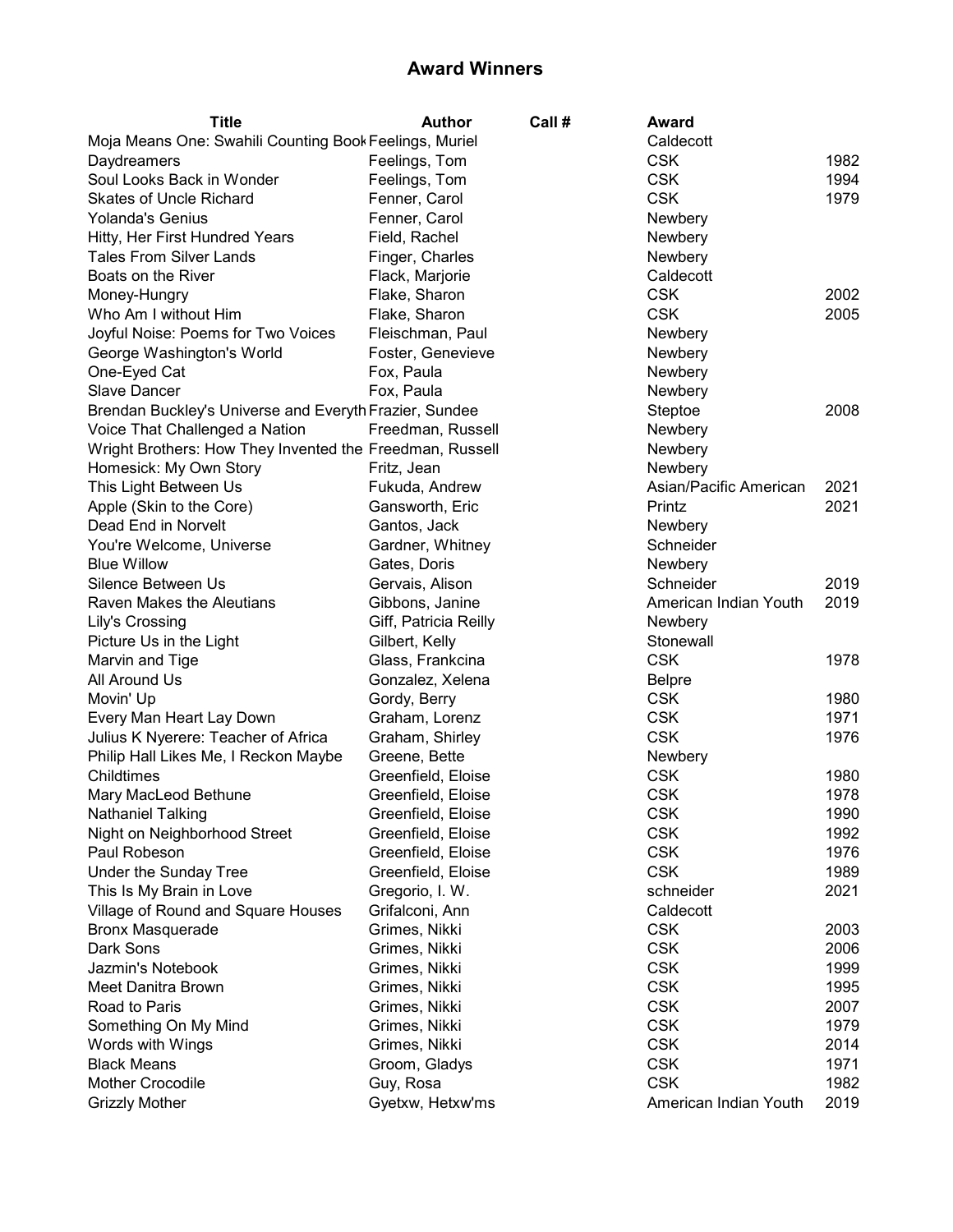| <b>Title</b>                                                 |                    | <b>Author</b>        | Call # | Award                   |      |
|--------------------------------------------------------------|--------------------|----------------------|--------|-------------------------|------|
| <b>Anthony Burns</b>                                         | Hamilton, Virginia |                      |        | <b>CSK</b>              | 1989 |
| <b>Bells of Christmas</b>                                    | Hamilton, Virginia |                      |        | <b>CSK</b>              | 1990 |
| <b>Her Stories</b>                                           | Hamilton, Virginia |                      |        | <b>CSK</b>              | 1996 |
| In the Beginning: Creation Stories from A Hamilton, Virginia |                    |                      |        | Newbery                 |      |
| Junius Over Far                                              | Hamilton, Virginia |                      |        | <b>CSK</b>              | 1986 |
| Justice and Her Brothers                                     | Hamilton, Virginia |                      |        | <b>CSK</b>              | 1979 |
| Little Love                                                  | Hamilton, Virginia |                      |        | <b>CSK</b>              | 1985 |
| M. C. Higgins the Great                                      | Hamilton, Virginia |                      |        | Newbery                 |      |
| Magical Adventures of Pretty Pearl                           | Hamilton, Virginia |                      |        | <b>CSK</b>              | 1984 |
| Sweet Whispers, Brother Rush                                 | Hamilton, Virginia |                      |        | <b>CSK</b>              |      |
| Sweet Whispers, Brother Rush                                 | Hamilton, Virginia |                      |        | Newbery, CSK            | 1983 |
| Breaking Ground, Breaking Silence                            | Hansen, Joyce      |                      |        | <b>CSK</b>              | 1999 |
| Captive                                                      | Hansen, Joyce      |                      |        | <b>CSK</b>              | 1995 |
| I Thought My Soul Would Rise and Fly                         | Hansen, Joyce      |                      |        | <b>CSK</b>              | 1998 |
| Which Way Freedom                                            | Hansen, Joyce      |                      |        | <b>CSK</b>              | 1987 |
| Andrew Young: Young Man with a Missic Haskins, James         |                    |                      |        | <b>CSK</b>              | 1980 |
| Barbara Jordan                                               | Haskins, James     |                      |        | <b>CSK</b>              | 1978 |
| <b>Bayard Rustin</b>                                         | Haskins, James     |                      |        | <b>CSK</b>              | 1998 |
| <b>Black Dance in America</b>                                | Haskins, James     |                      |        | <b>CSK</b>              | 1991 |
| James Van Der Zee                                            | Haskins, James     |                      |        | <b>CSK</b>              | 1980 |
| Lena Horne                                                   | Haskins, James     |                      |        | <b>CSK</b>              | 1984 |
| Story of Stevie Wonder                                       | Haskins, James     |                      |        | <b>CSK</b>              | 1977 |
| Missy Violet and Me                                          |                    | Hathaway, Barbara    |        | Steptoe                 | 2005 |
| Dark Frigate                                                 | Hawes, Charles     |                      |        | Newbery                 |      |
| Torpedoed                                                    |                    | Heiligman, Deborah   |        | <b>YALSA Nonfiction</b> | 2019 |
| Year of Billy Miller                                         | Henkes, Kevin      |                      |        | Newbery                 |      |
| Anpao                                                        |                    | Highwater, Jamake    |        | Newbery                 |      |
| Lupe Wong Won't Dance                                        | Higuera, Donna     |                      |        | <b>Belpre</b>           | 2021 |
| Our Only May Amelia                                          | Holm, Jennifer     |                      |        | Newbery                 |      |
| Penny from Heaven                                            | Holm, Jennifer     |                      |        | Newbery                 |      |
| Turtle in Paradise                                           | Holm, Jennifer     |                      |        | Newbery                 |      |
| Everything on a Waffle                                       | Horvath, Polly     |                      |        | Newbery                 |      |
| Displacement                                                 | Hughes, Kiku       |                      |        | Asian/Pacific American  | 2021 |
| Negro Speaks of Rivers                                       | Hughes, Langston   |                      |        | <b>CSK</b>              | 2010 |
| Guest in the Promised Land                                   | Hunter, Kristin    |                      |        | <b>CSK</b>              | 1974 |
| Lou in the Limelight                                         | Hunter, Kristin    |                      |        | <b>CSK</b>              | 1982 |
| Woven in Moonlight                                           | Ibanez, Isabel     |                      |        | Morris                  | 2021 |
| I See the Rhythm                                             | Igus, Toyomi       |                      |        | <b>CSK</b>              | 1999 |
| <b>Every Body Looking</b>                                    | Iloh, Candice      |                      |        | Printz                  | 2021 |
| Our Eddie                                                    |                    | Ish-Kishor, Sulamith |        | Newbery                 |      |
| In Plain Sight                                               | Jackson, Richard   |                      |        | <b>CSK</b>              | 2017 |
| <b>Roller Girl</b>                                           | Jamieson, Victoria |                      |        | Newbery                 |      |
| <b>Animal Family</b>                                         | Jarrell, Randall   |                      |        | Newbery                 |      |
| Spooked! How a Radio Broadcast and T Jarrow, Gail            |                    |                      |        | Sibert, Cybils          |      |
| <b>First Part Last</b>                                       | Johnson, Angela    |                      |        | <b>CSK</b>              | 2004 |
| Heaven                                                       | Johnson, Angela    |                      |        | <b>CSK</b>              | 1999 |
| Toning the Sweep                                             | Johnson, Angela    |                      |        | <b>CSK</b>              | 1994 |
| Creation                                                     | Johnson, James     |                      |        | <b>CSK</b>              | 1995 |
| You Should See Me in a Crown                                 | Johnson, Leah      |                      |        | Stonewall               | 2021 |
| Reawakening Our Ancestors' Lines                             | Johnston, Angela   |                      |        | American Indian Youth   | 2019 |
| Standing Against the Wind                                    | Jones, Traci       |                      |        | Steptoe                 | 2007 |
|                                                              |                    |                      |        |                         |      |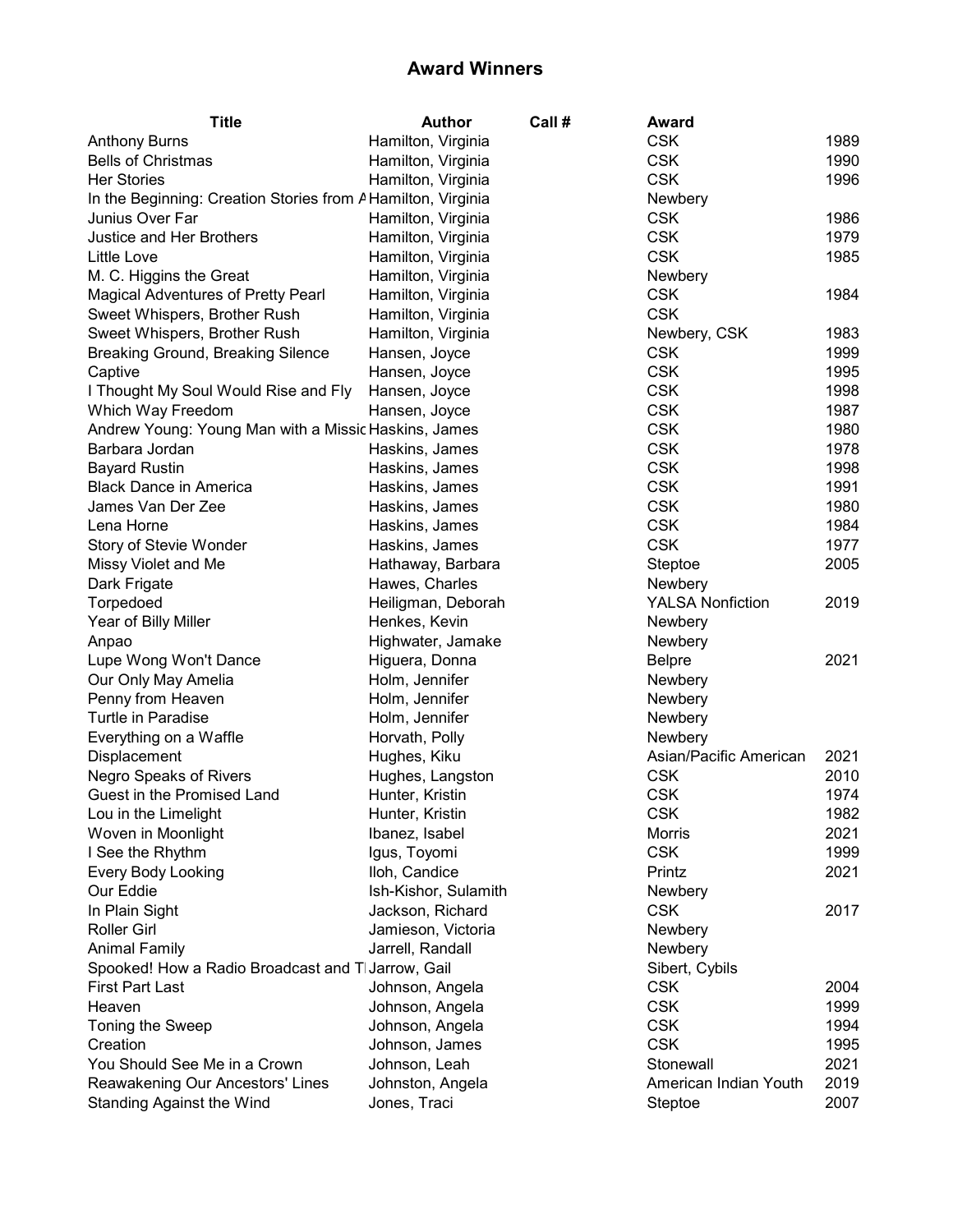| <b>Title</b>                                              | Author                | Call # | Award                   |      |
|-----------------------------------------------------------|-----------------------|--------|-------------------------|------|
| Voice of the Children                                     | Jordan, June          |        | <b>CSK</b>              | 1971 |
| Secret Olivia Told Me                                     | Joy, N.               |        | <b>CSK</b>              | 2008 |
| <b>Truth Commission</b>                                   | Juby, Susan           |        | Cybils                  |      |
| Mary's Monster                                            | Judge, Lita           |        | Cybils                  |      |
| Kira-Kira                                                 | Kadohata, Cynthia     |        | Newbery                 |      |
| Get a Grip, Vivy Cohen                                    | Kapit, Sarah          |        | Schneider               | 2021 |
| <b>Rifles for Watie</b>                                   | Keith, Harold         |        | Newbery                 |      |
| <b>Trumpeter of Krakow</b>                                | Kelly, Eric           |        | Newbery                 |      |
| It Sounded Better in My Head                              | Kenwood, Nina         |        | <b>Morris</b>           | 2021 |
| Road from Home: The Story of an Armer Kherdian, David     |                       |        | Newbery                 |      |
| Danbi Leads the School Parade                             | Kim, Anna             |        | Asian/Pacific American  | 2021 |
| I'm OK                                                    | Kim, Patti            |        | Asian/Pacific American  | 2019 |
| Jennifer, Hecate, Macbeth, William McKi Konigsburg, E. L. |                       |        | Newbery                 |      |
| Happy Day                                                 | Krauss, Ruth          |        | Caldecott               |      |
| Hey, Kiddo                                                | Krosoczka, Jarrett    |        | <b>YALSA Nonfiction</b> |      |
| Onion John                                                | Krumgold, Joseph      |        | Newbery                 |      |
| <b>Freedom Summer</b>                                     | Lagarrigue, Jerome    |        | Steptoe                 | 2002 |
| Frog Went A-Courtin'                                      | Langstaff, John       |        | Caldecott               |      |
| Fledgling                                                 | Langton, Jane         |        | Newbery                 |      |
| Hattie Big Sky                                            | Larson, Kirby         |        | Newbery                 |      |
| <b>Sugaring Time</b>                                      | Lasky, Kathryn        |        | Newbery                 |      |
| Carry On, Mr. Bowditch                                    | Latham, Jean          |        | Newbery                 |      |
| Animals of the Bible                                      | Lathrop, Dorothy P.   |        | Caldecott               |      |
| Volcano: the Eruption and Healing of Mo Lauber, Patricia  |                       |        | Newbery                 |      |
| <b>Great Wheel</b>                                        | Lawson, Robert        |        | Newbery                 |      |
| Tombs of Atuan                                            | LeGuin, Ursula        |        | Newbery                 |      |
| Indian Captive: The Story of Mary Jemis Lenski, Lois      |                       |        | Newbery                 |      |
| <b>Strawberry Girl</b>                                    | Lenski, Lois          |        | Newbery                 |      |
| Always Room for One More                                  | Leodhas, Sorche Nic   |        | Caldecott               |      |
| Day of Tears                                              | Lester, Julius        |        | <b>CSK</b>              | 2006 |
| This Strange New Feeling                                  |                       |        | <b>CSK</b>              | 1983 |
|                                                           | Lester, Julius        |        |                         |      |
| Young Fu of the Upper Yangtze                             | Lewis, Elizabeth      |        | Newbery                 |      |
| Afternoon of the Elves                                    | Lisle, Janet Taylor   |        | Newbery                 |      |
| Fables                                                    | Lobel, Arnold         |        | Caldecott               |      |
| Clara and Clem Under the Sea                              | Long, Ethan           |        | Cybils                  |      |
| In, Over and On the Farm                                  | Long, Ethan           |        | Cybils                  |      |
| Rules                                                     | Lord, Cynthia         |        | Newbery                 |      |
| Castle                                                    | Macaulay, David       |        | Caldecott               |      |
| Cathedral                                                 | Macaulay, David       |        | Caldecott               |      |
| How it Went Down                                          | Magoon, Kekla         |        | Cybils, CSK             | 2015 |
| Rock and the River                                        | Magoon, Kekla         |        | <b>CSK</b>              | 2010 |
| Season of Styx Malone                                     | Magoon, Kekla         |        | <b>CSK</b>              | 2019 |
| <b>Black Child</b>                                        | Magubane, Peter       |        | <b>CSK</b>              | 1983 |
| Light in the Darkness                                     | Marrin, Albert        |        | <b>YALSA Nonfiction</b> | 2019 |
| Corner of the Universe                                    | Martin, Ann M.        |        | Newbery                 |      |
| <b>Hundred Penny Box</b>                                  | Mathis, Sharon        |        | Newbery                 |      |
| Ray Charles                                               | Mathis, Sharon        |        | <b>CSK</b>              | 1974 |
| Saving Fiona                                              | Maynard, Thane        |        | Cybils                  |      |
| Mirette on the High Wire                                  | McCully, Emily Arnold |        | Caldecott               |      |
| Chill Wind                                                | McDonald, Janet       |        | Steptoe                 | 2003 |
| Moccasin Trail                                            | McGraw, Eloise        |        | Newbery                 |      |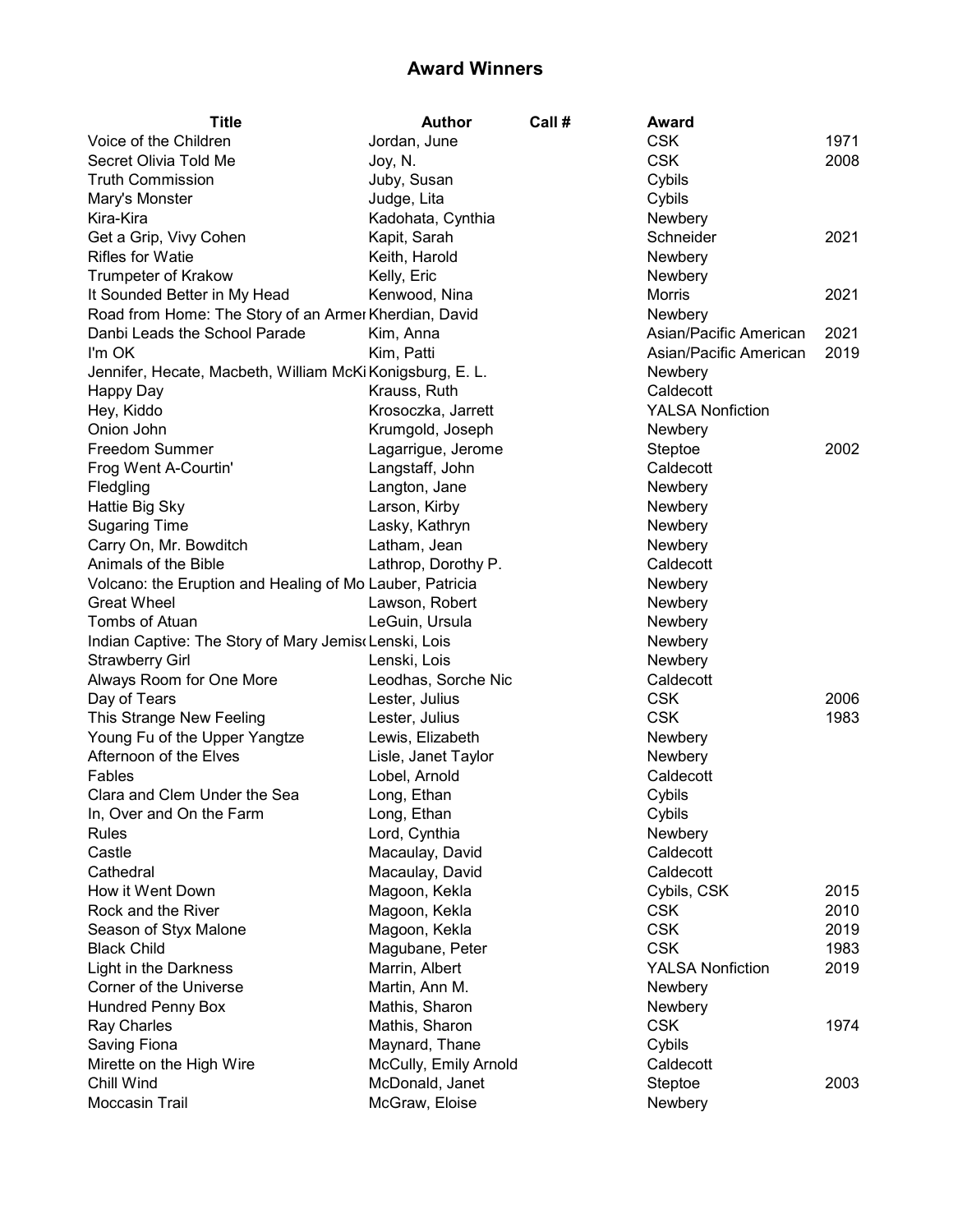| <b>Title</b>                                          | <b>Author</b>                            | Call # | Award                 |              |
|-------------------------------------------------------|------------------------------------------|--------|-----------------------|--------------|
| Moorchild                                             | McGraw, Eloise                           |        | Newbery               |              |
| Scary Stories for Young Foxes                         | McKay, Christian                         |        | Newbery               | 2019         |
| Lulu and the Hamster in the Night                     | McKay, Hilary                            |        | Cybils                |              |
| Lulu and the Rabbit Next Door                         | McKay, Hilary                            |        | Cybils                |              |
| <b>Blue Sword</b>                                     | McKinley, Robin                          |        | Newbery               |              |
| Hero and the Crown                                    | McKinley, Robin                          |        | Newbery               |              |
| <b>Black Hands, White Sails</b>                       | McKissack, Patricia                      |        | <b>CSK</b>            | 2000         |
| Days of Jubilee                                       | McKissack, Patricia                      |        | <b>CSK</b>            | 2004         |
| Long Hard Journey                                     | McKissack, Patricia                      |        | <b>CSK</b>            | 1990         |
| Mirandy and Brother Wind                              | McKissack, Patricia                      |        | <b>CSK</b>            | 1989         |
| <b>Rebels Against Slavery</b>                         | McKissack, Patricia                      |        | <b>CSK</b>            | 1997         |
| Sojourner Truth: Ain't I a Woman?                     | McKissack, Patricia                      |        | <b>CSK</b>            | 1993         |
| Indian No More                                        | McManis, Charlene                        |        | American Indian Youth | 2019         |
| Jumping-Off Place                                     | McNeely, Marion                          |        | Newbery               |              |
| Mary: an Autobiography                                | Mebane, Mary                             |        | <b>CSK</b>            | 1982         |
| Singing Man                                           | Medearis, Angela                         |        | <b>CSK</b>            | 1995         |
| <b>Swift Rivers</b>                                   | Meigs, Cornelia                          |        | Newbery               |              |
| Furia                                                 | Mendez, Yamile                           |        | <b>Belpre</b>         | 2021         |
| My Rows and Piles of Coins                            | Mollel, Tololwa                          |        | <b>CSK</b>            | 2000         |
| <b>Stars Beneath Our Feet</b>                         | Moore, David                             |        | <b>CSK</b>            | 2018         |
| Remember: the Journey to School Integr Morrison, Toni |                                          |        | <b>CSK</b>            | 2005         |
| Legend of Buddy Bush                                  | Moses, Shelia                            |        | <b>CSK</b>            | 2005         |
| Gay Neck, the Story of a Pigeon                       | Mukerji, Dhan                            |        | Newbery               |              |
| American Plague                                       | Murphy, Jim                              |        | Newbery               |              |
| <b>Great Fire</b>                                     | Murphy, Jim                              |        | Newbery               |              |
| Ashanti to Zulu: African Traditions                   | Musgrove, Margaret                       |        | Caldecott             |              |
| Darius and Twig                                       | Myers, Walter Dean                       |        | <b>CSK</b>            | 2014         |
| <b>Fallen Angels</b>                                  | Myers, Walter Dean                       |        | <b>CSK</b>            | 1989         |
| Fast Sam, Cool Ckyde and Stuff                        | Myers, Walter Dean                       |        | <b>CSK</b>            | 1976         |
| Jazz                                                  | Myers, Walter Dean                       |        | <b>CSK</b>            | 2007         |
| Lockdown                                              | Myers, Walter Dean                       |        | <b>CSK</b>            | 2011         |
| Malcolm X: By Any Means Necessary                     |                                          |        | <b>CSK</b>            | 1994         |
| Monster                                               | Myers, Walter Dean<br>Myers, Walter Dean |        | <b>CSK</b>            | 2000         |
|                                                       | Myers, Walter Dean                       |        | <b>CSK</b>            | 1985         |
| Motown and Didi<br>Now Is Your Time                   |                                          |        | <b>CSK</b>            |              |
|                                                       | Myers, Walter Dean<br>Myers, Walter Dean |        | <b>CSK</b>            | 1992<br>1997 |
| Slam                                                  |                                          |        |                       |              |
| Somewhere in the Darkness                             | Myers, Walter Dean                       |        | <b>CSK</b>            |              |
| Somewhere in the Darkness                             | Myers, Walter Dean                       |        | Newbery               | 1993         |
| Young Landlords                                       | Myers, Walter Dean                       |        | <b>CSK</b>            | 1980         |
| Mukasa                                                | Nagenda, John                            |        | <b>CSK</b>            | 1974         |
| <b>Everything Sad is Untrue</b>                       | Nayeri, Daniel                           |        | Printz                | 2021         |
| <b>Heart and Soul</b>                                 | Nelson, Kadir                            |        | <b>CSK</b>            | 2012         |
| Carver, a Life in Poems                               | Nelson, Marilyn                          |        | <b>CSK</b>            |              |
| Carver: A Life in Poems                               | Nelson, Marilyn                          |        | Newbery, CSK          | 2002         |
| How I Discovered Poetry                               | Nelson, Marilyn                          |        | <b>CSK</b>            | 2015         |
| Wreath for Emmett Till                                | Nelson, Marilyn                          |        | <b>CSK</b>            | 2006         |
| No Crystal Stair                                      | Nelson, Vaunda                           |        | <b>CSK</b>            | 2013         |
| Yummy                                                 | Neri, G.                                 |        | <b>CSK</b>            | 2011         |
| It's Like This, Cat                                   | Neville, Emily                           |        | Newbery               |              |
| Shadowshaper                                          | Older, Daniel                            |        | Cybils                |              |
| Dissenter on the Bench                                | Ortiz, Victoria                          |        | Sydney Taylor         | 2019         |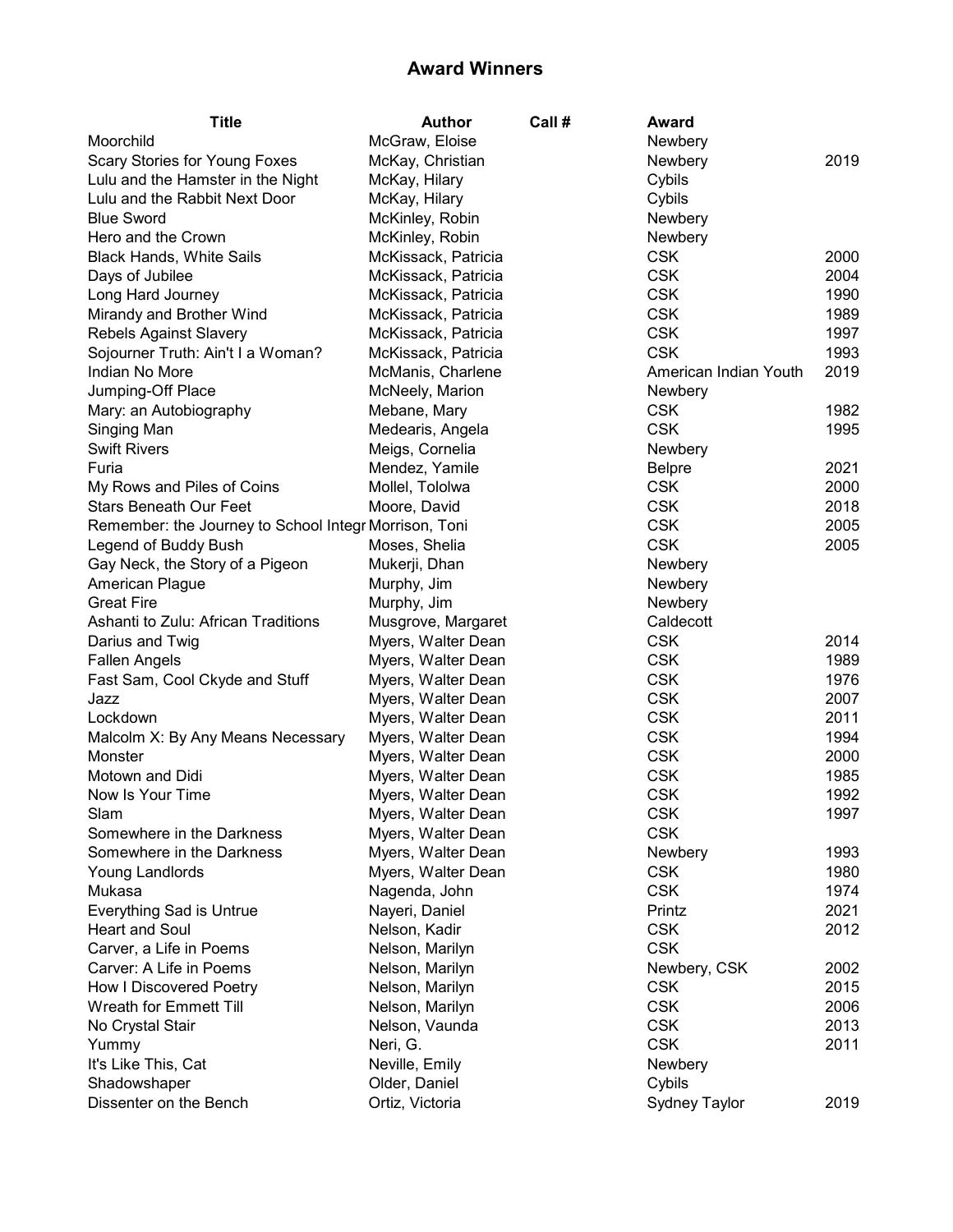| <b>Title</b>                                              | <b>Author</b>         | Call # | Award                 |      |
|-----------------------------------------------------------|-----------------------|--------|-----------------------|------|
| Anya and the Nightingale                                  | Pasternack, Sofiyah   |        | Taylor                | 2021 |
| Benjamin Banneker                                         | Patterson, Lillie     |        | <b>CSK</b>            | 1979 |
| Coretta Scott King                                        | Patterson, Lillie     |        | <b>CSK</b>            | 1978 |
| Martin Luther King, Jr. and the Freedom Patterson, Lillie |                       |        | <b>CSK</b>            | 1990 |
| Martin Luther King, Jr: Man of Peace                      | Patterson, Lillie     |        | <b>CSK</b>            | 1970 |
| <b>Winter Room</b>                                        | Paulsen, Gary         |        | Newbery               |      |
| Bill Peet: An Autobiography                               | Peet, Bill            |        | Caldecott             |      |
| Ebony Book of Black Achievement                           | Peters, Margaret      |        | <b>CSK</b>            | 1971 |
| I Have a Sister, My Sister Is Deaf                        | Peterson, Jeanne      |        | <b>CSK</b>            | 1979 |
| Stars and the Blackness Between Them Petrus, Junauda      |                       |        | <b>CSK</b>            | 2020 |
| Mostly True Adventures of Homer P. Fig Philbrick, Rodman  |                       |        | Newbery               |      |
| All the Way to the Top                                    | Pimental, Annette     |        | schneider             | 2021 |
| Duke Ellington                                            | Pinkney, Andrea Davis |        | Caldecott, CSK        | 1999 |
| Hand in Hand                                              | Pinkney, Andrea Davis |        | <b>CSK</b>            | 2013 |
| Let It Shine                                              | Pinkney, Andrea Davis |        | <b>CSK</b>            | 2001 |
| Count On Your Fingers African Style                       | Pinkney, Jerry        |        | <b>CSK</b>            | 1981 |
| This Life                                                 | Poitier, Sidney       |        | <b>CSK</b>            | 1981 |
| <b>Perilous Gard</b>                                      | Pope, Elizabeth       |        | Newbery               |      |
| Apple in the Middle                                       | Quigley, Dawn         |        | American Indian Youth | 2019 |
| Uncle Jed's Barbershop                                    | Ransome, James        |        | <b>CSK</b>            | 1994 |
| Do Fish Sleep                                             | Raschke, Jens         |        | <b>Batchelder</b>     | 2019 |
| <b>Black Kids</b>                                         | Reed, Christina       |        | Morris                | 2021 |
| Indigenous People's History of the Uniter Reese, Debbie   |                       |        | American Indian Youth | 2019 |
| <b>Upstairs Room</b>                                      | Reiss, Johanna        |        | Newbery               |      |
| All American Boys                                         | Reynolds, Jason       |        | <b>CSK</b>            | 2016 |
| Boy in the Black Suit                                     | Reynolds, Jason       |        | <b>CSK</b>            | 2016 |
| When I Was the Greatest                                   | Reynolds, Jason       |        | Steptoe               | 2015 |
| Ninth Ward                                                | Rhodes, Jewell        |        | <b>CSK</b>            | 2011 |
| Never Look Back                                           | Rivera, Lilliam       |        | <b>Belpre</b>         | 2021 |
| Jazzy Miz Mozetta                                         | Roberts, Brenda       |        | Steptoe               | 2005 |
| Legend of Africana                                        | Robinson, Dorothy     |        | <b>CSK</b>            | 1975 |
| I Never Had It Made                                       | Robinson, Jackie      |        | <b>CSK</b>            | 1973 |
| How We Got to the Moon                                    | Rocco, John           |        | Sibert                | 2021 |
| <b>Telephone Tales</b>                                    | Rodari, Gianni        |        | Schneider             | 2021 |
| Poetry for Young People: Langston Hugh Roessel, David     |                       |        | <b>CSK</b>            | 2007 |
| Invisible Hunters <b>No. 1988</b> Rohmer, Harriet         |                       |        | <b>CSK</b>            | 1988 |
| <b>Black Troubador</b>                                    | Rollins, Charlemae    |        | <b>CSK</b>            | 1971 |
| H is for Haiku                                            | Rosenberg, Sydell     |        | Cybils                |      |
| Fox and Chick: The Party and Other Stol Ruzzier, Sergio   |                       |        | Geisel                |      |
| Missing May                                               | Rylant, Cynthia       |        | Newbery               |      |
| Seeds of Change                                           | Sadler, Sonia         |        | Steptoe               | 2011 |
| Sukey and the Mermaid                                     | San Souci, Robert     |        | <b>CSK</b>            | 1993 |
| We Are Not From Here                                      | Sanchez, Jenny        |        | <b>Belpre</b>         | 2021 |
| Apollo 8                                                  | Sandler, Martin       |        | Cybils                |      |
| Light at Tern Rock                                        | Sauer, Julia          |        | Newbery               |      |
| <b>Roller Skates</b>                                      | Sawyer, Ruth          |        | Newbery               |      |
| Old Ramon                                                 | Schaefer, Jack        |        | Newbery               |      |
| Good Masters! Sweet Ladies!                               | Schlitz, Laura        |        | Newbery               |      |
| Lizzie Bright and the Buckminster Boy                     | Schmidt, Gary         |        | Newbery               |      |
| <b>Singing Tree</b>                                       | Seredy, Kate          |        | Newbery               |      |
| X: a Novel                                                | Shabazz, Ilyasah      |        | <b>CSK</b>            | 2016 |
|                                                           |                       |        |                       |      |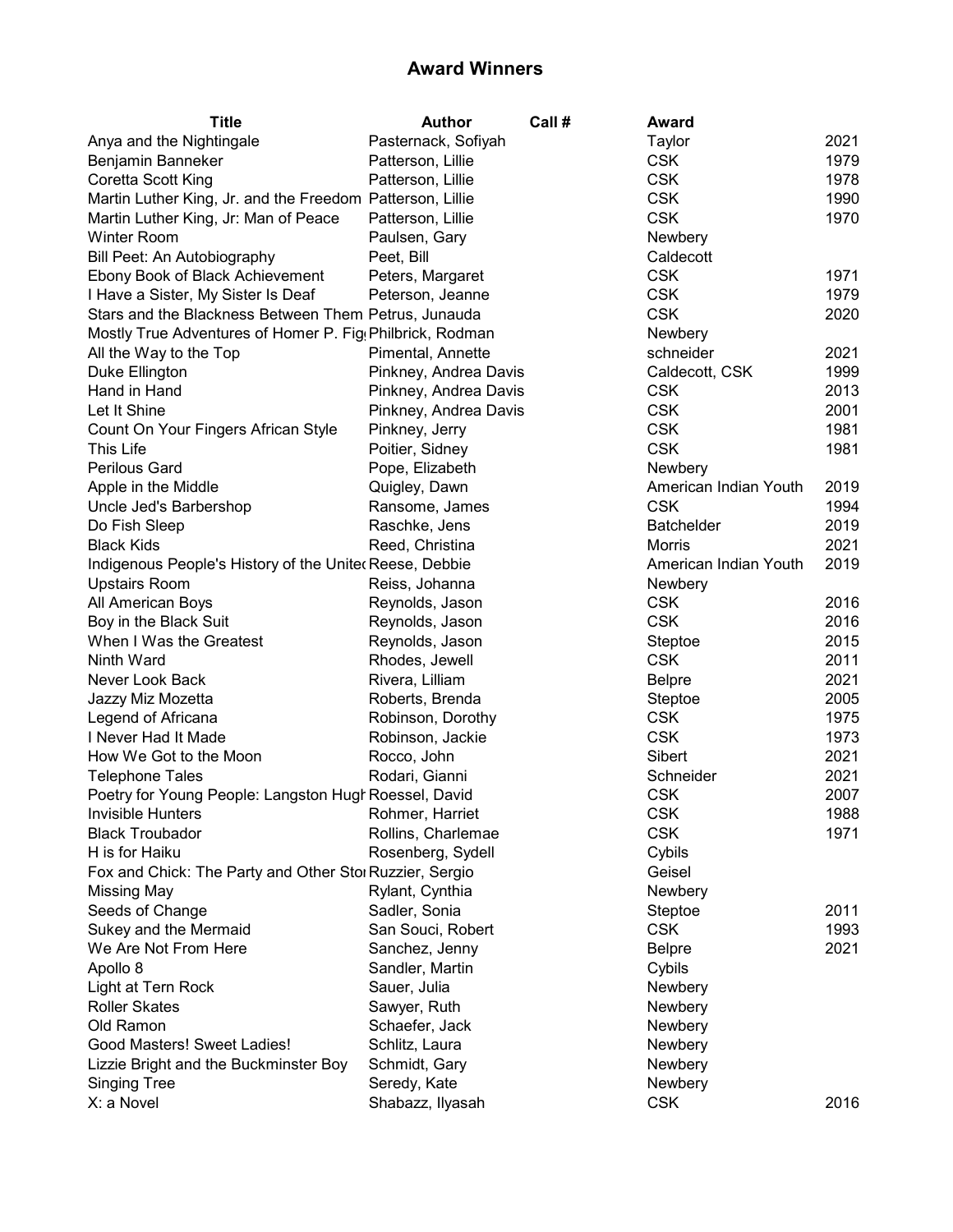| <b>Title</b>                                                | <b>Author</b>       | Call # | Award                   |      |
|-------------------------------------------------------------|---------------------|--------|-------------------------|------|
| Dobry                                                       | Shannon, Monica     |        | Newbery                 |      |
| How I Learned Geography                                     | Shulevitz, Uri      |        | Caldecott               |      |
| Upon the Head of the Goat: a Childhood Siegal, Aranka       |                     |        | Newbery                 |      |
| In the Time of the Drums                                    | Siegelson, Kim      |        | <b>CSK</b>              | 2000 |
| When Shlemiel Went to Warsaw and Otl Singer, Isaac          |                     |        | Newbery                 |      |
| Zlateh the Goat and Other Stories                           | Singer, Isaac       |        | Newbery                 |      |
| Tibet: through the Red Box                                  | Sis, Peter          |        | Caldecott               |      |
| 57 Bus                                                      | Slater, Dashka      |        | Stonewall               |      |
| <b>Twelve Rounds to Glory</b>                               | Smith, Charles Jr.  |        | <b>CSK</b>              | 2008 |
| Keeping the Night Watch                                     | Smith, Hope         |        | <b>CSK</b>              | 2009 |
| Way a Door Closes                                           | Smith, Hope         |        | Steptoe                 | 2004 |
| Hoodoo                                                      | Smith, Ronald       |        | Steptoe                 | 2016 |
| Forgotten Daughter                                          | Snedeker, Caroline  |        | Newbery                 |      |
| Miracles on Maple Hill                                      | Sorenson, Virginia  |        | Newbery                 |      |
| Beloved World of Sonia Sotomayor                            | Sotomayor, Sonia    |        | <b>YALSA Nonfiction</b> |      |
| Let the Lion Eat Straw                                      | Southerland, Elease |        | <b>CSK</b>              | 1980 |
| Another Way to Dance                                        | Southgate, Martha   |        | Steptoe                 | 1997 |
| All Sail Set: A Romance of the Flying Clo Sperry, Armstrong |                     |        | Newbery                 |      |
| Surviving the City                                          | Spillett, Tasha     |        | American Indian Youth   | 2019 |
| Shabanu, Daughter of the Wind                               | Staples, Suzanne    |        | Newbery                 |      |
| Journey Outside                                             | Steele, Mary        |        | Newbery                 |      |
| Perilous Road                                               | Steele, William     |        | Newbery                 |      |
| Abel's Island                                               | Steig, William      |        | Newbery                 |      |
| In daddy's Arms I Am Tall                                   | Steptoe, Javaka     |        | <b>CSK</b>              | 1998 |
| Jimi: Sounds Like a Rainbow                                 | Steptoe, Javaka     |        | <b>CSK</b>              | 2011 |
| All the Colors of the Race                                  | Steptoe, John       |        | <b>CSK</b>              | 1983 |
| Portia                                                      | Stewart, Ruth Ann   |        | <b>CSK</b>              | 1978 |
| Noonday Friends                                             | Stolz, Mary         |        | Newbery                 |      |
| Storm in the Night                                          | Stolz, Mary         |        | <b>CSK</b>              | 1989 |
| Walls Around Us                                             | Suma, Nova          |        | Cybils                  |      |
| All the Rage                                                | Summers, Courtney   |        | Cybils                  |      |
| Laura Dean Keeps Breaking Up with Me Tamaki, Mariko         |                     |        | Printz                  | 2019 |
| Camp Panda                                                  | Thimmesh, Catherine |        | Sibert                  |      |
| <b>Blacker the Berry</b>                                    | Thomas, Joyce       |        | <b>CSK</b>              | 2009 |
| <b>Bright Shadow</b>                                        | Thomas, Joyce       |        | <b>CSK</b>              | 1984 |
| Brown Honey in Broom Wheat Tea                              | Thomas, Joyce       |        | <b>CSK</b>              | 1994 |
| Meet Happy Bear                                             | Thoms, Nathan       |        | Cybils                  |      |
| Anatole                                                     | Titus, Eve          |        | Caldecott               |      |
| I, Juan de Pareja                                           | Trevino, Elizabeth  |        | Newbery                 |      |
| Thy Friend, Obadiah                                         | Turkle, Brinton     |        | Caldecott               |      |
| Three Times Lucky                                           | Turnage, Sheila     |        | Newbery                 |      |
| Mary Jo's Grandmother                                       | Udry, Janice        |        | <b>CSK</b>              | 1971 |
| Check, please!: #Hockey                                     | Ukazu, Ngozi        |        | Morris                  |      |
| Child's Calendar                                            | Updike, John        |        | Caldecott               |      |
| Dicey's Song                                                | Voigt, Cynthia      |        | Newbery                 |      |
| <b>Solitary Blue</b>                                        | Voigt, Cynthia      |        | Newbery                 |      |
| Little Eight John                                           | Wahl, Jan           |        | <b>CSK</b>              | 1993 |
| Because We Are                                              | Walter, Mildred     |        | <b>CSK</b>              | 1984 |
| Justin and the Best Biscuits in the World Walter, Mildred   |                     |        | <b>CSK</b>              | 1987 |
| Mississippi Challenge                                       | Walter, Mildred     |        | <b>CSK</b>              | 1993 |
| <b>Trouble's Child</b>                                      | Walter, Mildred     |        | <b>CSK</b>              | 1986 |
|                                                             |                     |        |                         |      |